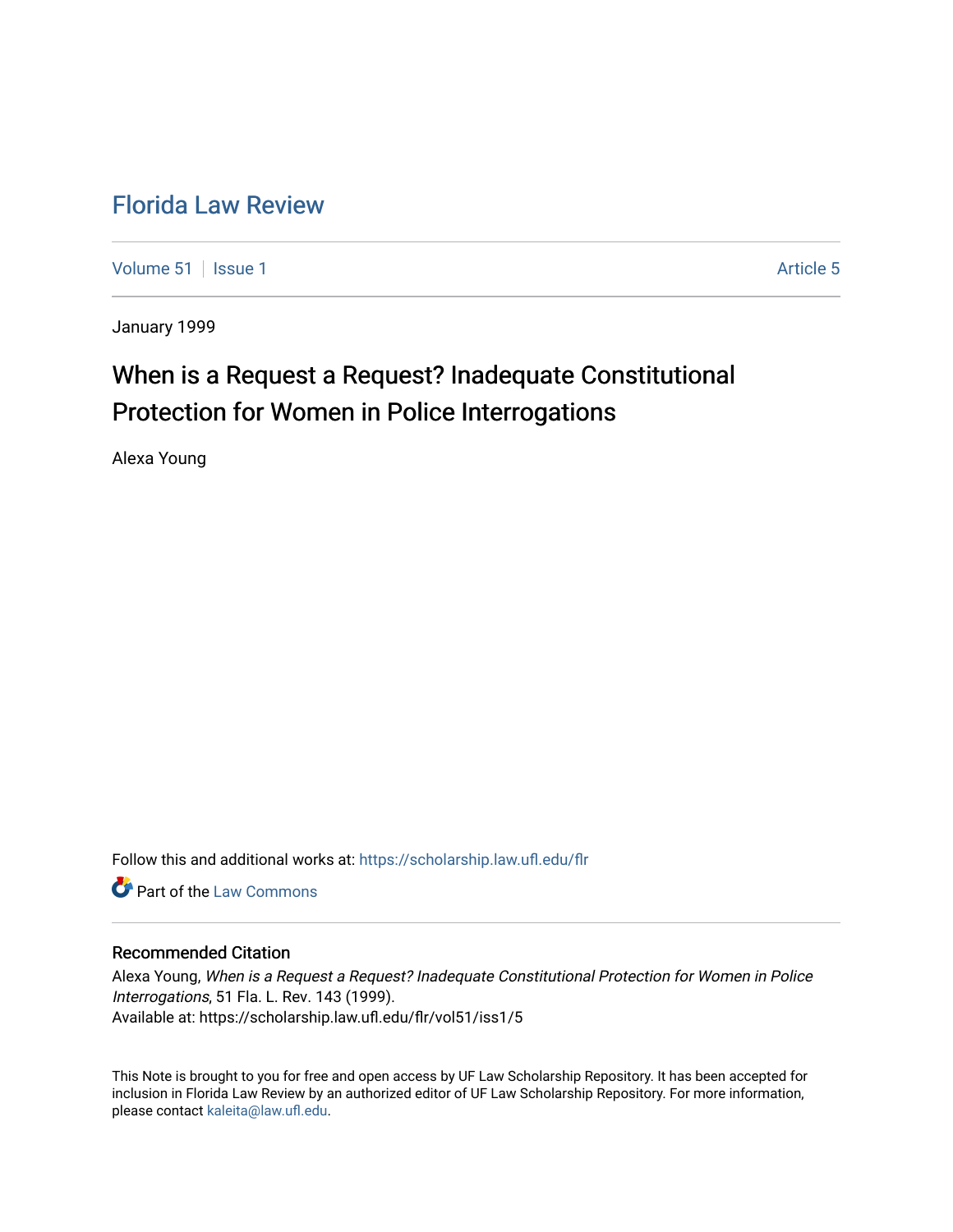## **NOTE**

### WHEN IS A REQUEST A REQUEST?: INADEQUATE CONSTITUTIONAL PROTECTION FOR WOMEN IN POLICE INTERROGATIONS

### *Alexa Young\**

| T.           |                                                                                                                                                                                                                                                                  | 143                                           |
|--------------|------------------------------------------------------------------------------------------------------------------------------------------------------------------------------------------------------------------------------------------------------------------|-----------------------------------------------|
| П.           | GENDER-BASED<br>A. "Women's Language"<br>B. Elements of the Female Register<br>C. Effect of Context                                                                                                                                                              | 145<br>145<br>145<br>147                      |
|              | III. LEGAL BACKGROUND<br>A. Miranda v. Arizona and Fifth Amendment Rights<br>B. Edwards v. Arizona and the Bright-Line Rule<br>C. Davis v. United States: Threshold of Clarity                                                                                   | 149<br>149<br>150<br>151                      |
|              | IV. FLORIDA'S APPROACH<br>A. Clarifying Equivocal Requests: Owen v. State<br>B. The Change After Davis: State v. Owen<br>1. The Majority Opinion<br>Justice Shaw's Concurrence<br>$2^{\circ}$<br>3. Chief Justice Kogan's Dissent<br>C. The Florida Constitution | 153<br>153<br>154<br>154<br>155<br>155<br>156 |
| $\mathbf{V}$ | THE NEED FOR FEMINIST LEGAL METHODS<br>A. Gender Bias in the Criminal Justice System<br>$B.$ The Women Question $\ldots \ldots \ldots \ldots \ldots \ldots \ldots \ldots$<br>C. Recommendation-Per Se Invocation                                                 | 157<br>157<br>158<br>159                      |

### I. INTRODUCTION

*InDavis v. United States'* the Supreme Court decided that the standard to be used in determining whether a criminal suspect invoked the Fifth Amendment right to counsel in a police interrogation was threshold of

<sup>\*</sup> To my family, Tommy, Shelby and Tom, for their love and support, and to my fiance6, Shane, for everything.

<sup>1. 512</sup> U.S. 452 (1994).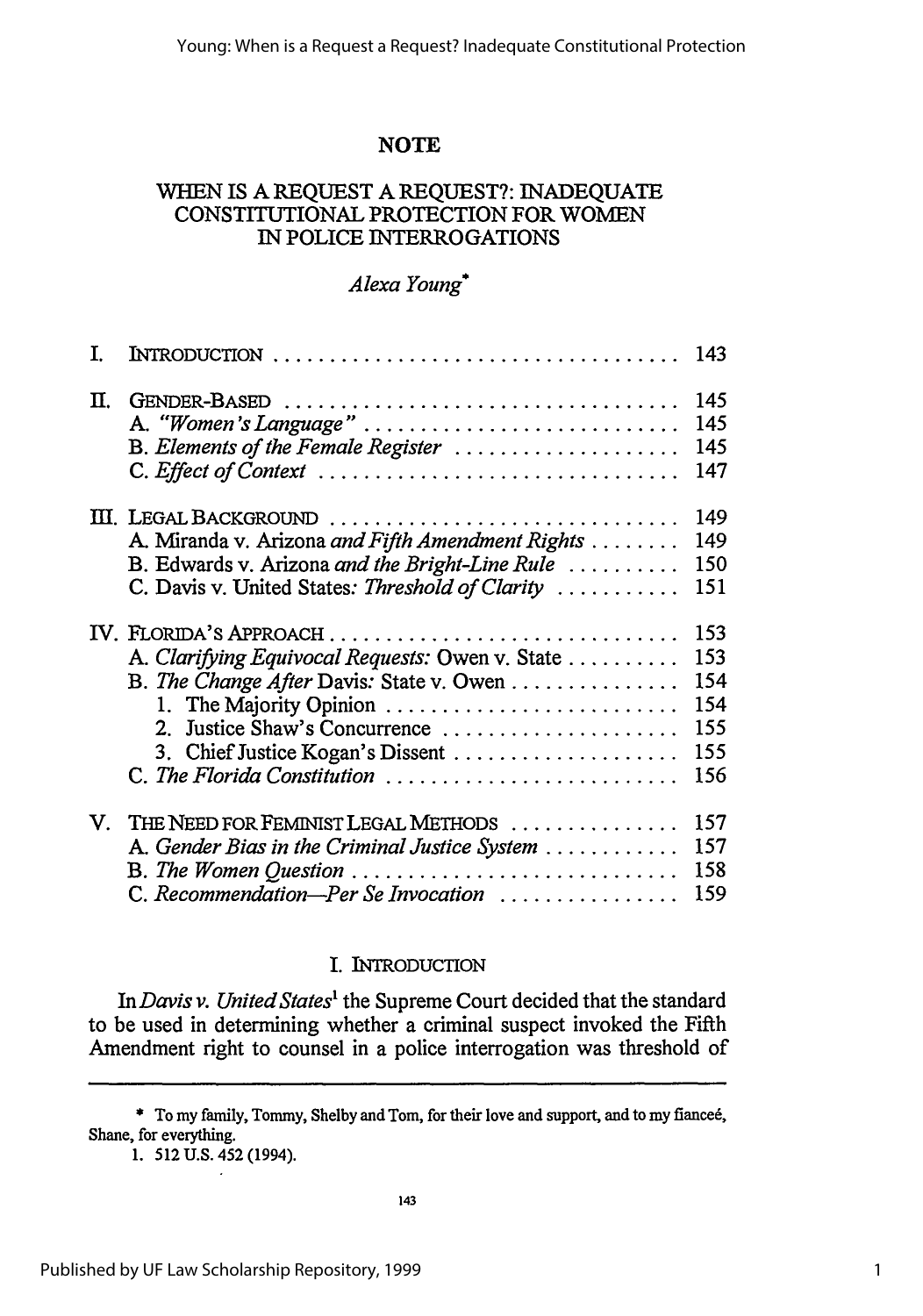*FZORIDA L4WREP7EW*

clarity.2 Prior to *Davis,* police officers' and courts' treatment of equivocal and ambiguous counsel requests varied among the districts.<sup>3</sup> Lower courts applied three standards—threshold of clarity, clarification, and per se invocation.' The Supreme Court of Florida extended the application of the threshold of clarity standard in *State v. Owen,5* holding that the standard applied not only to invoking the right to counsel, but also to invoking the right to remain silent.<sup>6</sup>

The threshold of clarity standard favors direct and assertive individuals at the expense of indirect and powerless individuals, often women.7 Linguistic studies show that women speak in a different register than men, $^8$ making it less likely that police officers will perceive their statements as unequivocal and unambiguous requests to remain silent or obtain an attorney.9 The gender bias inherent in this standard jeopardizes the constitutional rights of the more than two million women arrested each year. **10**

This Note recommends analyzing the threshold of clarity standard through feminist legal methods to reveal the gender bias in a seemingly gender-neutral legal doctrine." Courts should interpret their state constitutions as providing more protection than the threshold of clarity standard affords and adopt the per se invocation standard. The per se invocation standard eliminates gender discrimination and is a bright-line test that would be easy for police officers and courts to apply.

*3. See id.* at 455.

*5.* 696 So. 2d 715 (Fla. 1997).

*6. See id.* at 717-18.

7. See Janet E. Ainsworth, *In a Different Register: The Pragmatics of Powerlessness in Police Interrogation,* 103 YALE L.J. 259, 261-62 (1993).

*9. See id.* at 290.

**10.** In 1995, 2,332,213 women were arrested in the United States. BUREAU OF JUSTICE STATISTICS, U.S. DEP'T. OF JUSTICE, SOURCEBOOKOFCRIMINALJUSTICESTATISTICS: 1996, at 380 tbl.4.8 (Kathleen Maguire & Ann L. Pastore, eds., 1997).

11. *See generally* Katharine T. Bartlett, *FeministLegal Methods,* 103 HARV. L. REV. 829, 829 (1990) ("identiffying] and critically examin[ing] **...** feminist legal methods").

*<sup>2.</sup> See id.* at 461 (holding that "after a knowing and voluntary waiver of Miranda rights, [questioning may continue] until and unless the suspect *clearly requests* an attorney") (emphasis added).

*<sup>4.</sup> See* Smith v. Illinois, 469 U.S. 91, 96 n.3 (1984). The per se invocation standard requires "that all questioning must cease upon any request for or reference to counsel." *Id.* The clarification standard "define[s] a threshold standard of clarity for requests," which "trigger the right to counsel." *Id.* The clarification standard requires the termination of interrogation when "an accused makes an equivocal statement that 'arguably' can be construed as a request for counsel." *Id.* The clarification standard permits 'narrow questions designed to 'clarify' the earlier statement and the accused's desires respecting counsel." *Id.*

*<sup>8.</sup> See id.* at 274.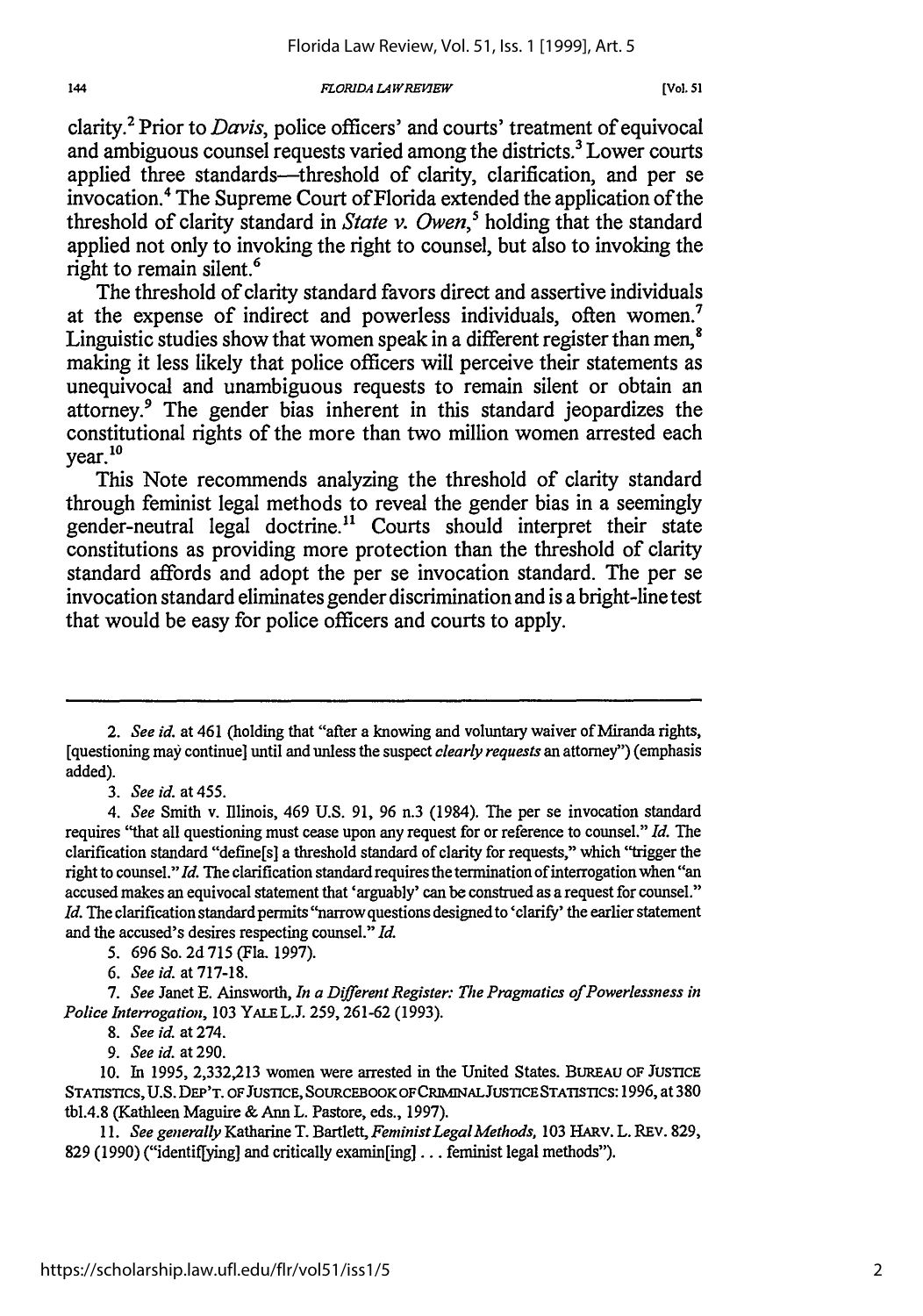#### 1999]

145

### II. GENDER BASED LANGUAGE DIFFERENCES

### *A. "Women's Language"*

Variations in male and female speech arose from, and help perpetuate, male dominance and inequality in all aspects of society.12 **A** linguistics researcher developed the term "women's language" to describe the dialect that society teaches women to speak.<sup>13</sup> "Women's language" leaves the speaker unable to express herself strongly and injects uncertainty where it may not belong.<sup>14</sup> Women using this type of speech seem less confident than those using male dialects. $15$ 

Others suggest that the claim that men and women have different languages is an overstatement, but rather certain speech characteristics are gender-linked.<sup>16</sup> Certain situations increase the speech differences, which together **form** a register, especially when a power gap exists between the speaker and listener.<sup>17</sup> Women's language has been characterized as an arsenal "of speech strategies that women [and other] subordinated speakers[,] have [developed] to [handle] encounters with more powerful  $[$ individuals. $]$ "<sup>18</sup>

### *B. Elements of the Female Register*

One characteristic that women use more frequently in conversation than men is the tag-question.<sup>19</sup> Tag questions, something between a question and a statement, are formed to evoke a response from the listener.<sup>20</sup> Speakers can use a tag-question when they want to make a declarative claim, but are uncertain of its accuracy.<sup>21</sup> For example: "'I should see a lawyer, shouldn't

- 16. Ainsworth, *supra* **note 7,** at 272-73.
- 17. *See id.* at 274.

<sup>12.</sup> *See* Barrie Thome & Nancy Henley, *Difference and Dominance: An Overview of Language, Gender, and Society, in* LANGUAGE **AND** SEX: DIFFERENCE **AND** DOMINANCE **5,** *15* (Barrie Thorne **& Nancy Henley,** eds., 1975).

<sup>13.</sup> *See* ROBIN LAKOFF, **LANGUAGE AND** WOMAN'S PLACE 6-7 (1975).

<sup>14.</sup> *See id.* at 7.

<sup>15.</sup> *See id.* at **17.**

<sup>18.</sup> Lucie E. White, *Subordination, Rhetorical Survival Skills, andSundayShoes: Notes on the Hearing ofMrs. G. [1990], in* FEMINISTLEGALTHEORY:READINGS **INLAW AND GENDER** 404, 406 (Katharine T. Bartlett & Rosanne Kennedy, eds., 1991).

<sup>19.</sup> LAKOFF, *supra* note 13, at 14. A tag-question is a statement with a question attached to the end, for instance, "John is here, isn't he?". *See id.* at 15.

<sup>20.</sup> Janet Holmes, *"Women's Language ": A Functional Approach,* 24 GEN. LINGUISTICS 149, 152 (1984).

<sup>21.</sup> LAKOFF, *supra* note **13,** at 15.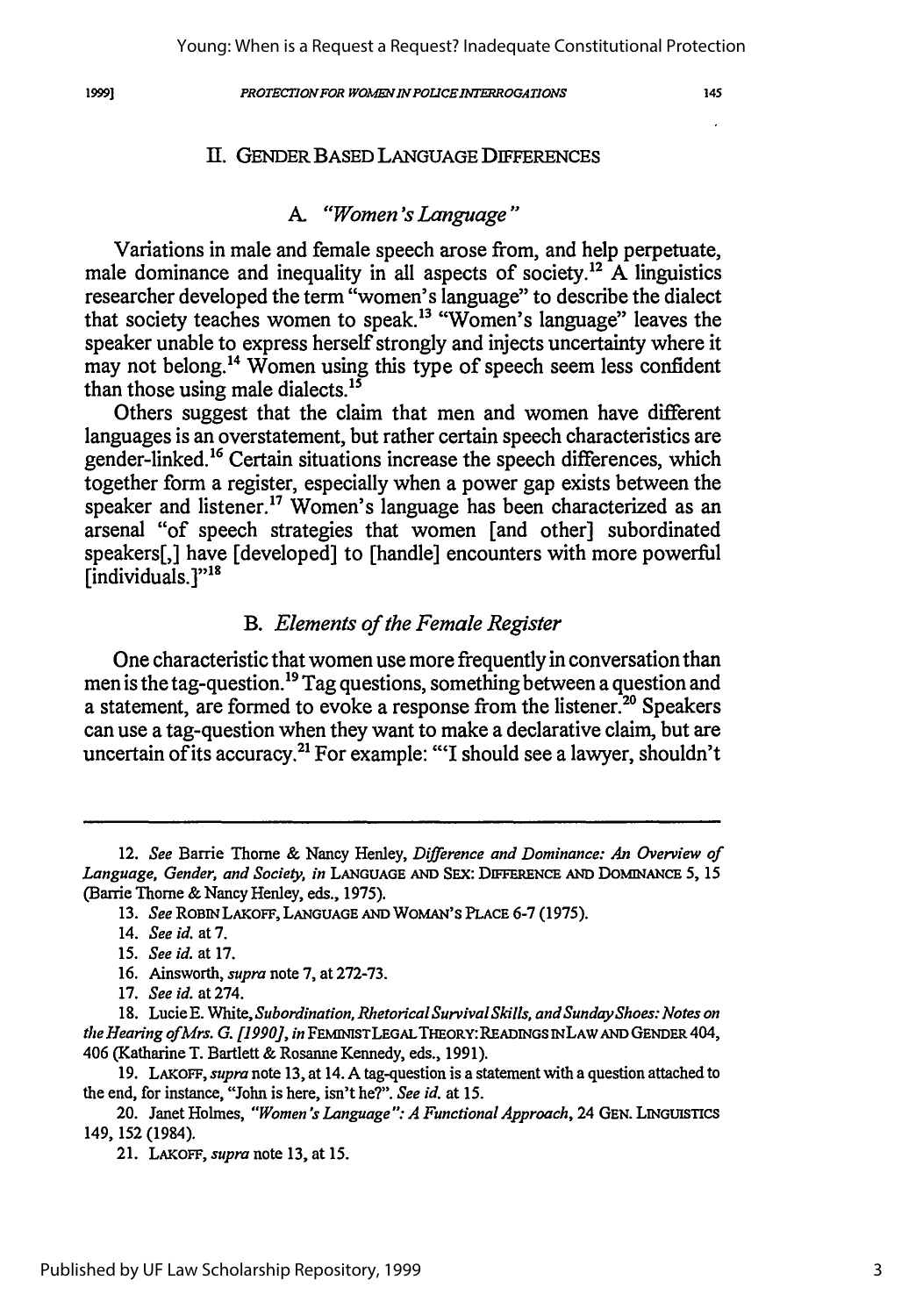I?"<sup>22</sup> However, that structure can also soften the commanding sound of an indirect request.<sup>23</sup>

Another characteristic is the hedge, which reduces the force of a statement.<sup>24</sup> Hedges---words like "kind of," "well," "maybe," and "sort of'-convey uncertainty, even though the speaker knows the assertion is true.<sup>25</sup> Those hedges, along with "I think" or "I guess" at the beginning of sentences, are likely to appear when speakers are in a situation where they lack confidence.<sup>26</sup><br>A third characteristic is using modal verbs such as "could," "should,"

"may," and "might."<sup>27</sup> These verbs counter the matter-of-fact quality of a declaration by softening the emphasis.<sup>28</sup> A fourth characteristic is substituting interrogative forms for imperatives.<sup>29</sup> Speakers convert commands to requests because commands demand compliance while requests leave the decision to the addressee.<sup>30</sup> Polite qualifiers further weaken the assertiveness of statements. For example: "If you don't mind, could you call me a lawyer?" instead of "Call my lawyer."<sup>31</sup> The final gender-linked trait is using rising intonation in declaratives that are not

22. Ainsworth, *supra* note 7, at 278.

23. Holmes, *supra* note 20, at 153. Holmes analyzed male and female uses of tag questions finding that both used tags, but for different reason. *Id.* at 154-55 & tbl. **1.** Women normally used tags to express politeness, facilitate conversation, and soften demands, whereas men were more likely to use tags to express uncertainty. *Id.* This suggests a problem in police interrogations, since male officers may misunderstand a woman's tag as a sign of uncertainty, and, therefore, not an unequivocal and unambiguous request for counsel or to remain silent. The woman may only be using the tag to soften her command for counsel.

24. *Id.* at 152. Hedges have a legitimate use when a speaker wants "to express 'genuine' uncertainty." *Id.* at 156. Hedges serving the uncertainty function are probably used equally by men and women. *See id.* Researchers are concerned with "unjustifiable or 'illegitimate' hedges" where the speaker knows the assertion is true, but is "apolog[izing ] for making an assertion at all." *Id.*

25. *See* LAKOFF, *supra* note **13,** at 53; Marjorie Swacker, *The Sex of the Speaker as a Sociolinguistic Variable, in* LANGUAGE **AND** SEX: DIFFERENCE **AND** DOMINANCE, *supra* note 12, at **76, 79-82** (describing a linguistic study that asked men and women to describe a picture; and finding that women preceded half of their numbers with words of approximation like "about," "around," and "or," whereas, only one male used an estimation).

26. *See LAKoFF, supra* note 13, at 54. Lakoff suggests that women use hedges because they fear being too assertive and direct. *See id.* Hedges are a protection mechanism since they allow the speaker to distance herself from a statement that others may disagree with or may later be proved inaccurate. *See id.*

27. *See Ainsworth, supra* note 7, at 280.

29. *See id.* at **281.**

30. *See LAKoFF, supra* note 13, at **18.** According to Lakoff, "[a]n overt order (as in an imperative) expresses the (often impolite) assumption of the speaker's superior position to the addressee, carrying with it the right to enforce compliance." *Id.*

31. Ainsworth, *supra* note 7, at 281. Women are socialized from childhood to avoid making direct commands because it is considered "unfeminine." *Id.*

<sup>28.</sup> *See id.*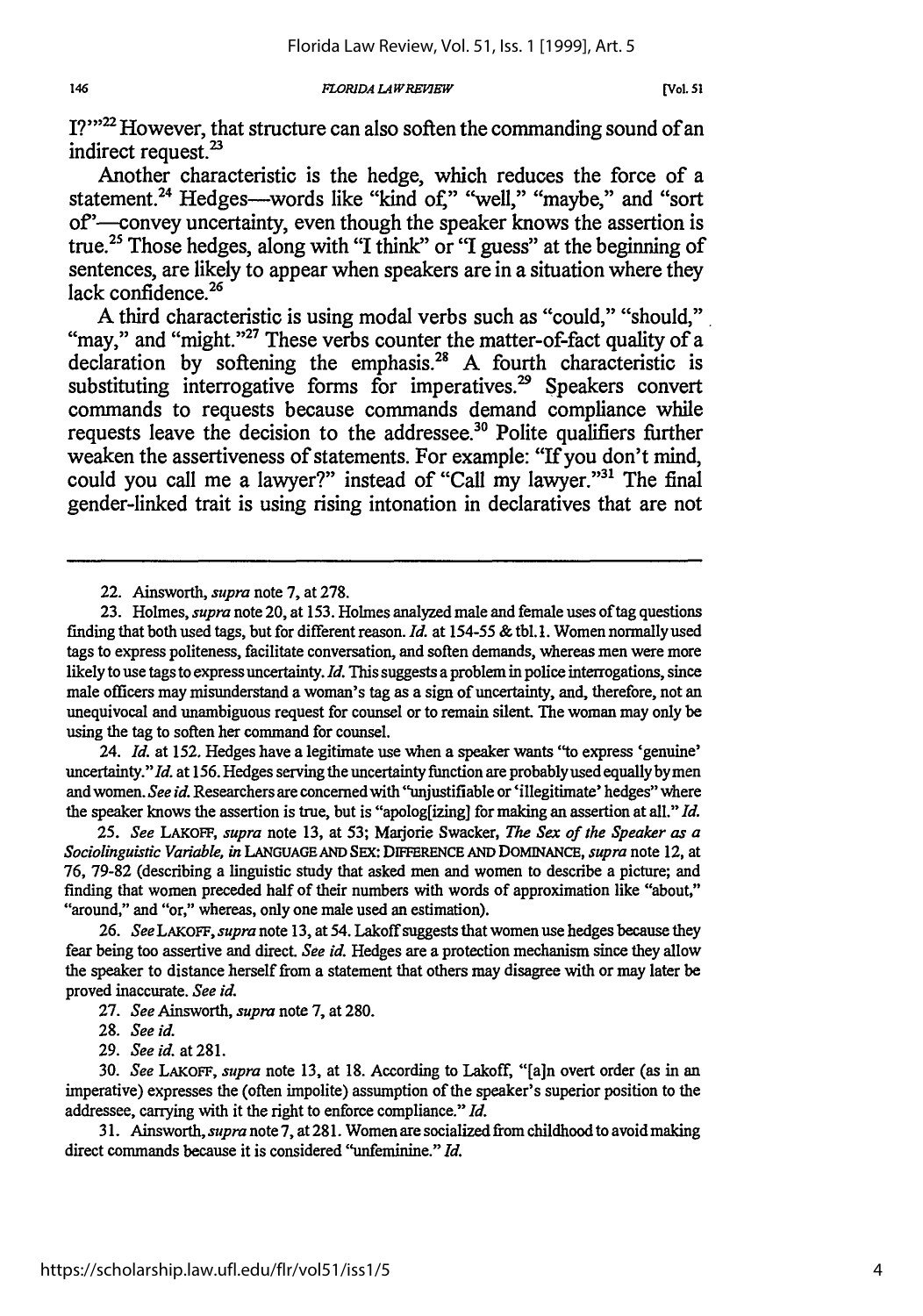#### *PROTECTION FOR WOMEN IN POLICE INTERROGATIONS*

intended to express uncertainty.32 The statements sound hesitant because they have the form of declarations, but they have the inflection of yes-no questions.<sup>33</sup> The combination of the gender elements suggests that "women's speech is devised to prevent the expression of strong statements<sup>34</sup>

## *C. Effect of Context*

Female register elements can emerge in the speech of any group lacking<br>"real-world power."<sup>35</sup> Social status is a variable, in addition to gender, which correlates with the use of female register features.<sup>36</sup> Women with a high social status-"well-educated, professional, [with a] middle class background"—are less likely to exhibit characteristics of the register. $37$ Individuals with a lower socioeconomic status, the people most frequently subjected to police interrogation, are more likely to use the female register.<sup>31</sup>

The social context of communication influences the frequency at which these characteristics appear. 9 Relevant factors include: being in public, the formalness of the situation, the "role of the speaker," and the "power of the speaker [compared to that of] the addressee."<sup>40</sup> People who perceive themselves as powerless and "in 'no-win' situations" respond **by** adopting equivocal speech patterns.<sup>41</sup> For example, women's language characteristics appear more often when people address police officers, than when police

34. LAKOFF, *supra* note 13, at 19.

19991

**<sup>32.</sup>** *See id.* at **282.** Compare "I need a lawyer," to "I need a lawyer?" *Id.*

<sup>33.</sup> *See LAKOFF, supra* note 13, at 16-17; Ruth M. Brend, *Male-Female Intonation Patterns in American English, in* **LANGUAGE AND SEX:** DIFFERENCE *AND* DOMINANCE, *supra* note 12, at 84, 84-86 (finding that men end statements in the lowest possible pitch and reserve final rising intonations for questions, while women frequently vary their pitch and often sound as if they are requesting confirmation).

<sup>35.</sup> *See* Holmes, *supra* note 20, at 157. This note only addresses the gender bias in the threshold of clarity standard; however, the same language differences also reveal a cultural bias in the standard.

<sup>36.</sup> *See* wauM M. O'BARR, LINGtUSTIC **EVIDENCE:** LANGUAGE, POwER, **AND** STRATEGY *IN* **THE** COURTROOM **69** (1982). O'Barr suggests the speech phenomenon first observed byLakoff should be renamed'"powerless language" because he found the pattermwas primarily due to social status not gender. *See id.* at 70. Women have a greater tendency to use these patterns because they are more likely to hold relatively powerless social positions. *See id.* at 70-71.

<sup>37.</sup> *See id.* at 69. O'Barr examined taped courtroom testimony from male and female witnesses. *See id.* at 71. O'Barr found witnesses with a low social status used elements of the women's language/female register most often. *See id.* at 69-70.

<sup>38.</sup> *See* Ainsworth, *supra* note 7, at 286.

<sup>39.</sup> *See* Holmes, *supra* note 20, at 157.

**<sup>40.</sup>** *Id.*

<sup>41.</sup> Ainsworth, *supra* note 7, at 284-85.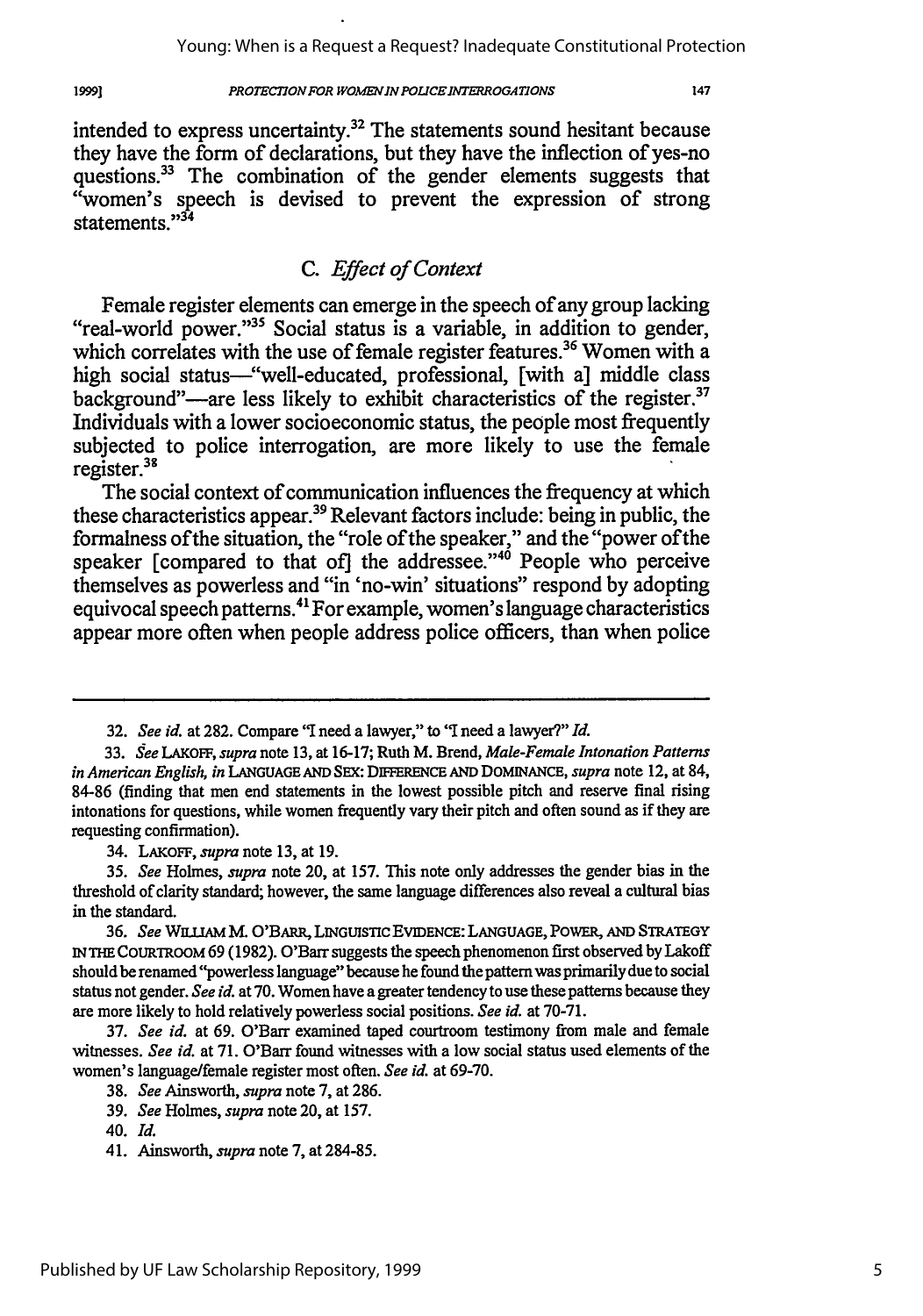#### *FLORIDA LA WREMEW*

officers address people.42 The powerless avoid speaking directly because they fear taking responsibility for statements and possible responses from the addressee, but **by** evading one danger they risk another since indirectness can be misunderstood.<sup>43</sup> Typically, men speak the language of the powerful—direct and clear.<sup>44</sup>

The female register may not be evident when a person is at ease in a familiar setting; however, "when [a] situation is stressful [and] much depends on the outcome," the speech pattern is "likely to affect communication."45 The listener may draw incorrect conclusions about the person's intentions because listeners interpret speech "according to their own conventions. 46 The greater the power imbalance between speaker and addressee, "the more likely the powerless speaker" will use elements of the female register.<sup>47</sup> The police interrogation context embodies a high degree of power disparity, since the officer controls the situation and the suspect is in an intimidating and unfamiliar environment.<sup>48</sup>

Police are trained to make suspects in interrogations, which are inherently fraught with coercion and anxiety, feel even more threatened.<sup>49</sup> Tactics include: maintaining privacy during the questioning,<sup>50</sup> using formalities to heighten apprehension, <sup>51</sup> close seating arrangements, <sup>52</sup> using

44. *See id.* at 205. According to Lakoff, men's language is:

expected of those who need not fear giving offense, who need not worry about the risks of responsibility.... Women's language developed as a way of surviving and even flourishing without control over economic, physical, or social reality. Then it is necessary to listen more than speak, agree more than confront, be delicate, be indirect, say dangerous things in such a way that their impact will be felt after the speaker is out of range of the hearer's retaliation.

*Id.*

45. John J. Gumperz & Jenny Cook-Gumperz, *Introduction: Language and the Communication of Social Identiy, in* **LANGUAGE AND** SOCIAL IDENTTrY 1, 18 (John J. Gumperz ed., 1982).

46. *Id.*

47. Ainsworth, *supra* note 7, at 285.

49. *See* Miranda v. Arizona, 384 U.S. 436, 448-55 (1966) (describing the "third degree").

*<sup>42.</sup> See* Holmes, *supra* note 20, at 157.

<sup>43.</sup> *See* ROBIN TOLMACH LAKOFF, TALKING PowER: THE PoLincs OF **LANGUAGE IN** *OUR* LIvEs **32 (1990).** The powerful speak in direct terms because they do not fear being perceived as rude or found incorrect in their assertions. *See id.* Even if their language is ambiguous, society is willing to make greater efforts to interpret the powerful's statements. *See id.* at 32-33.

<sup>48.</sup> *See id.* at 287 (stating that police interrogations "may be the paradigmatic context in which one participant **...** feels powerless before the other").

<sup>50.</sup> See FRED E. INBAU ET AL., CRIMINAL INTERROGATION AND CONFESSIONS 24 (3d ed. 1986); *Miranda,* 384 U.S. at 449.

<sup>51.</sup> *See* **INBAU ET AL.,** *supra* note 50, at 37.

<sup>52.</sup> *See id.* (recommending 4 or 5 feet).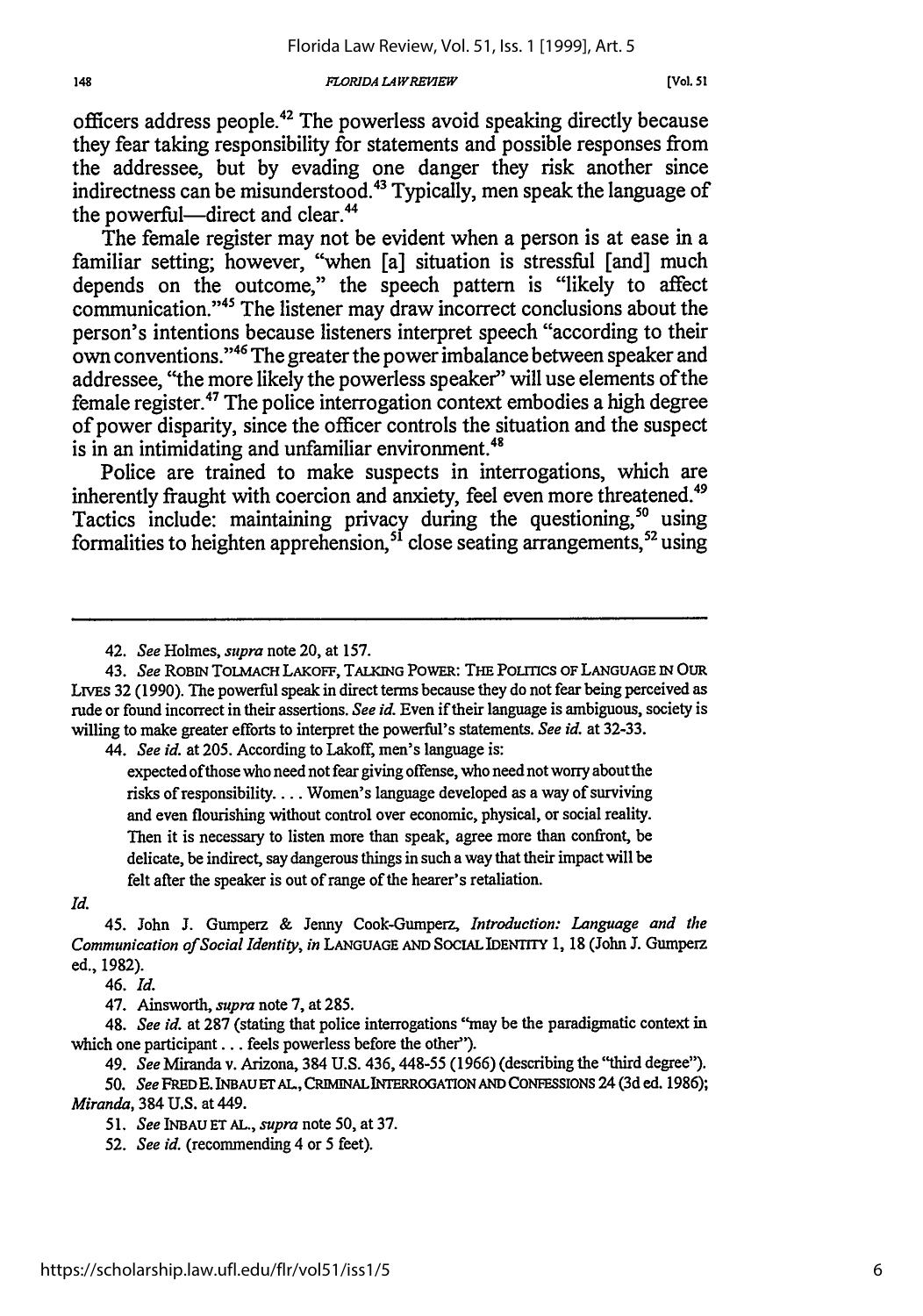#### *PROTECTION FOR WOMENINPOLICEINTERROGATIONS*

accusatory confrontations,<sup>53</sup> trickery and deception,<sup>54</sup> and taking up to four hours for an interview.<sup>55</sup> The officer<sup>5</sup>s complete control of the conversation combined with the physical power over the suspect leads to a feeling of powerlessness much greater than that found in ordinary life.<sup>56</sup>

### III. LEGAL BACKGROUND

### A. Miranda v. Arizona *and Fifth Amendment Rights*

Since *Miranda v. Arizona*,<sup>57</sup> officers have had to follow procedural safeguards to ensure that an individual's Fifth Amendment<sup>58</sup> right against  $self\overline{\phantom{a}}\text{incrimination}$  is protected in all custodial police interrogations.<sup>59</sup> Before initiating questioning, the officer must advise the suspect that "[s]he has a right to remain silent," that any of her statements can be used against her in court, and that she has the right to have an attorney, retained or appointed, present.<sup>60</sup> The *Miranda* Court found a right to counsel during custodial questioning, distinct from the Sixth Amendment right to counsel, implied in the Fifth Amendment right against self-incrimination.<sup>61</sup> Since custodial questioning is inherently coercive, the atmosphere and the police officers will likely induce unrepresented suspects into confessing during the interrogation.62 The Sixth Amendment right to counsel attaches automatically once the system initiates adversarial proceedings against the accused.63 However, the different origin of the *Miranda* right to counsel requires, unlike the Sixth Amendment right, that an individual invoke the Fifth Amendment right affirmatively.<sup>64</sup>

For a prosecutor to use a suspect's statements, the individual must

55. *See* INBAU **ET AL.,** *supra* note 50, at 310.

- 56. *See* Ainsworth, *supra* note 7, at **288.**
- 57. 384 U.S. 436 (1966).

58. The Fifth Amendment provides, in relevant part, "[n]o person... shall be compelled in any criminal case to be a witness against himself." U.S. CONST. amend. V.

59. The Court defined custodial interrogation as "questioning initiated by law enforcement officers after a person has been taken into custody or otherwise deprived of his freedom of action in any significant way." *See Miranda,* 384 U.S. at 444.

**60.** *Id.*

**61.** *See id.;* McNeil v. Wisconsin, **501 U.S. 171, 176-79 (1991)** (discussing the difference between the Sixth Amendment right to counsel and the *Miranda* Fifth Amendment right to counsel).

62. *See Miranda,* 384 U.S. at 455-56.

63. *See* United States v. Gouveia, 467 U.S. 180, 188 (1984).

64. *See Miranda,* 384 U.S. at 458-62 (reviewing the history of the right against selfincrimination).

Published by UF Law Scholarship Repository, 1999

1999]

<sup>53.</sup> *See* **id.** at **91.**

<sup>54.</sup> *See Miranda,* 384 U.S. at 453.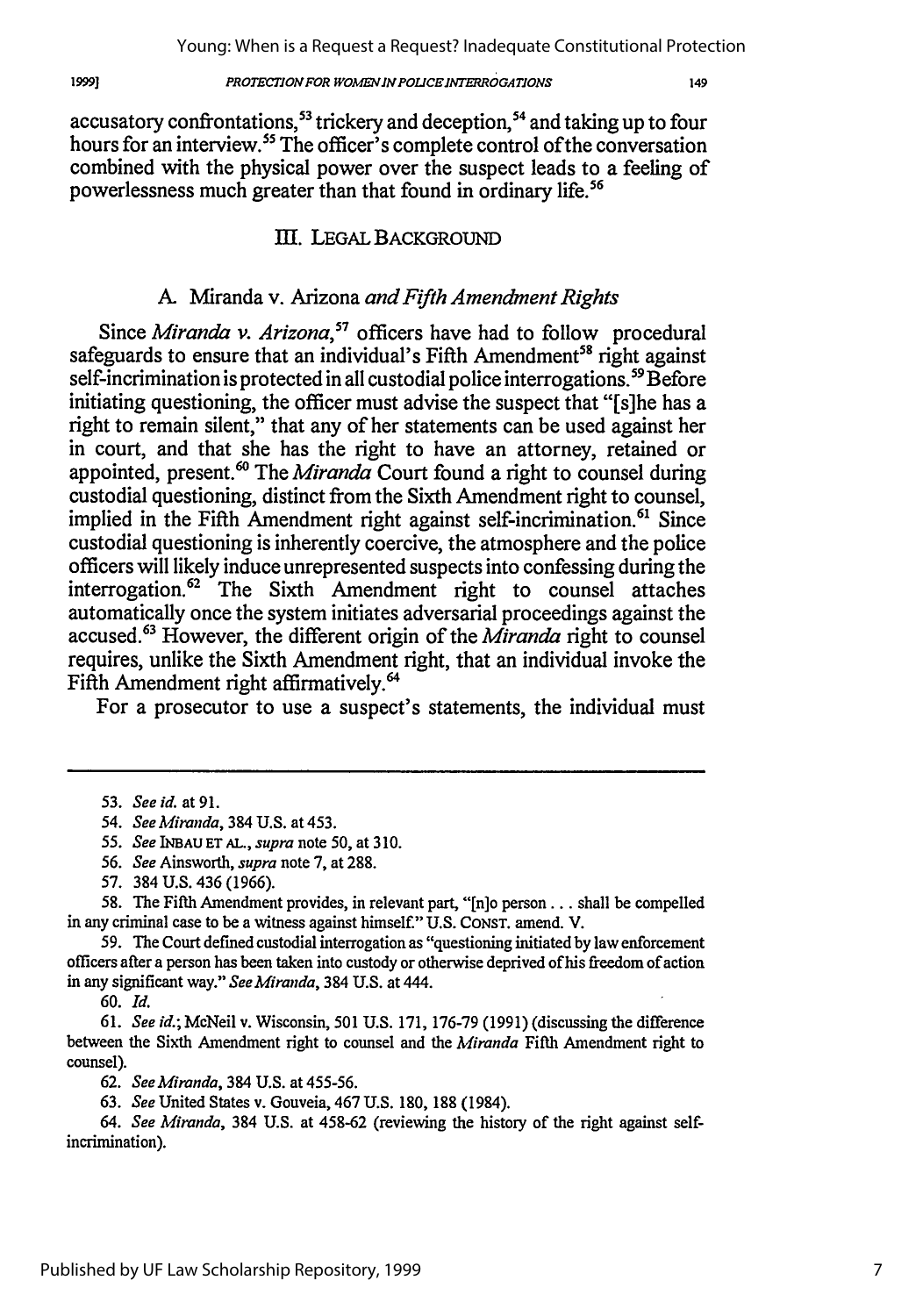voluntarily, knowingly, and intelligently waive her constitutional rights.<sup>65</sup> If the individual "indicates in any manner and at any stage of the process" that she does not want to be interrogated or she wants to speak with an attorney, then all questioning must cease.<sup>66</sup> An individual can cut off questioning and invoke the Fifth Amendment privilege, even though she initially waived her rights.<sup>67</sup>

The warnings are necessary to counter the inherently coercive policedominated atmosphere where officers isolate suspects in unfamiliar surroundings.<sup>68</sup> Through tactics such as trickery, persistence, and exuding confidence in the suspect's guilt, officers leave individuals little choice but to confirm the police officers' preconceived version of events.<sup>69</sup> The pressures of the environment can easily erase the initial security that the warnings provide, however, making the right to have counsel present crucial in protecting the Fifth Amendment right against self-incrimination.<sup>7</sup>

### B. Edwards v. Arizona *and the Bright-Line Rule*

Problems arose in the application *ofMiranda.* Officers and courts were unsure when questioning could resume after an individual asserted her Fifth Amendment right to counsel. The Supreme Court has distinguished between asserting the right to remain silent and the right to counsel.  $\bar{7}$  When a suspect invokes the right to remain silent, the police officer must stop the interrogation, but can continue the questioning after a short period if the officer reads the suspect the *Miranda* rights again.<sup>72</sup> Suspects receive greater protection if they assert the Fifth Amendment right to counsel because police interrogation is more restricted.<sup>73</sup>

In *Edwards v. Arizona74* the Court held that once a suspect effectively

- 68. *See id.* at 448-50.
- 69. *See id.* at455.
- 70. *Seeid.* at469.

<sup>65.</sup> *See id.* at 476. The Court developed the knowing and intelligent standard for waiving constitutional rights in *Johnson v. Zerbst,* 304 U.S. 458 (1938). Waivers must be the product of free and deliberate choice, not intimidation, coercion or deception. *SeeMiranda,* 384 U.S. at 457. In addition to being voluntary, a waiver must be made with a "full awareness" of the nature of the right and the consequences of abandoning that right. *See* Moram v. Burbine, 475 U.S. 412, 421 (1986).

<sup>66.</sup> *Miranda,* 384 U.S. at 444-45; Ainsworth, *supra* note 7, at 294-95.

<sup>67.</sup> *See Miranda,* 384 U.S. at 473-74.

<sup>71.</sup> Michigan v. Mosley, 423 U.S. 96, 109-10 (1975) (White, J., concurring); Ainsworth, *supra* note 7, at 295.

<sup>72.</sup> *See Ainsworth, supra* note 7, at 295-96.

<sup>73.</sup> *See id.* at 296.

<sup>74. 451</sup> U.S. 477 (1981). After Edwards' arrest for robbery, burglary, and first-degree murder, he was taken to the police station and read his *Miranda rights. Id.* at 478. Edwards claimed he understood his rights and would answer the police officer's questions. *Id.* The police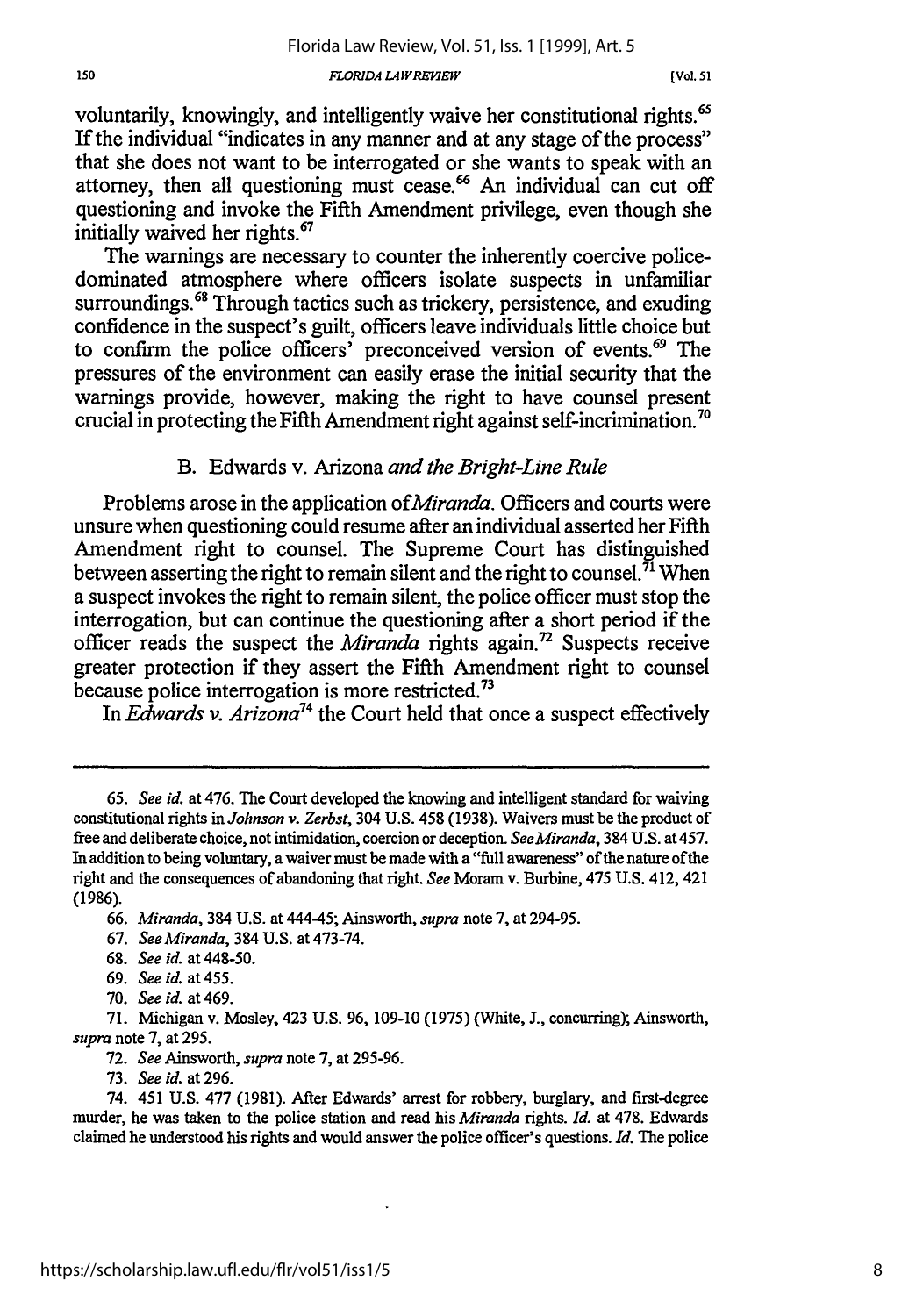#### *PROTECTION FOR WOMEN IN POLICE INTERROGATIONS*

invoked the right to counsel, police could not reinitiate an interrogation until counsel was made available.75 The *Edwards* rule protects suspects from police badgering intended to induce a waiver of "previously asserted *Miranda* rights.<sup>376</sup> The prohibition on questioning continues until counsel is present, regardless of consultations with an attorney outside the interrogation room." *Edwards* answered some of the uncertainties surrounding the application *of Miranda,* making the protections easy to implement.<sup>78</sup> The Court created a bright-line rule for law enforcement professionals to follow-no exchanges with a suspect who has invoked her Fifth Amendment rights.<sup>79</sup>

### **C.** Davis v. United States: *Threshold of Clarity*

Before the *Edwards* prohibition on further questioning can apply, an individual must request the assistance of counsel.<sup>80</sup> Conflict quickly arose regarding the requirements for an effective request,  $^{81}$  splitting courts among

75. *See id.* at 484-85. Further communication can occur only once an attorney is present or the suspect initiates conversations with the police. *See id.*

76. Michigan v. Harvey, 494 U.S. 344, 350 (1990).

77. *See* Minnick v. Mississippi, 498 U.S. 146, 153 (1990).

78. *But see Edwards,* 451 **U.S.** at 489-90 (Powell, **J.,** concurring in the result) (stating that the majority opinion is "unclear").

79. *See id.* at486. Simply responding to police-initiated conversation after invoking the Fifth Amendment protection is not enough for a valid waiver. *See id.* at 485-86. The requirements to establish a waiver are clearer after *Edwards*; the accused must initiate conversation relevant to the crime being investigated and meet the *Johnson v. Zerbst* knowing and intelligent waiver standard. *See id.* at 485, 486 n.9.

80. *See id.* at 484-85.

81. *See* Smith v. Illinois, 469 **U.S. 91,** 95 n.3 (1984). Two police officers questioned Smith as follows:

Q. ... You have a right to remain silent. You do not have to talk to me unless you want to do so. Do you understand that?

A. **Uh.** She told me to get my lawyer. She said you guys would railroad me.  $\sim$   $\sim$   $\sim$ 

Q. **If** you do want to talk to me I must advise you that whatever you say can and will be used against you in court. Do you understand that?

*A.* Yeah.

19991

officer told Edwards another suspect already implicated Edwards in the crime, which prompted Edwards to make a taped denial. *Id.* at 479. Then Edwards wanted to "make a deal." *Id.* The police officer responded by telling Edwards he wanted a statement and giving him the telephone number of an attorney since he was not authorized to make a deal. *Id.* After Edwards called the attorney he said, "I want an attorney before making a deal." *Id.* The next morning two of the interrogating officer's colleagues came to the jail to question Edwards, even though he had invoked his right to counsel. *Id.* Edwards responded that he did not want to talk to anyone, but "[t]he guard told him that'he had' to talk" to the officers. *Id.* Edwards listened to his accomplice's taped statement and said, "I'll tell you anything you want to know, but I don't want it on tape." *Id.* Edwards then made incriminating statements. *Id.*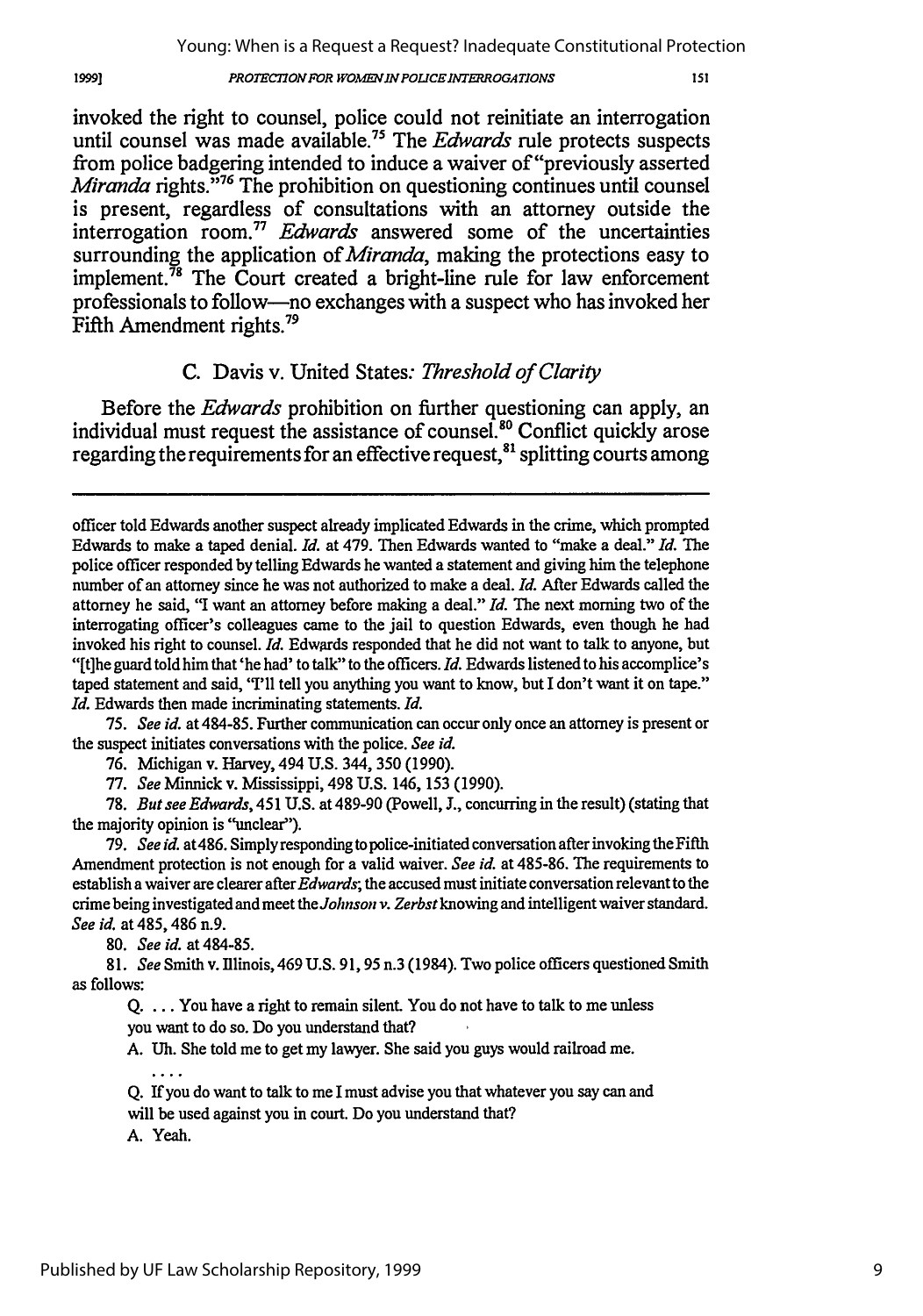[Vol. **51**

three approaches. The per se invocation standard demanded that any reference to counsel, despite ambiguity in the request, terminate questioning.<sup>82</sup> The clarification standard required that interrogation stop if an equivocal statement could be considered a request, except for narrow questions to clarify whether the accused was requesting the presence of counsel.83 The third standard, threshold of clarity, attempted to establish a threshold standard for effective requests: requests which fell below the threshold did not trigger the right to counsel.<sup>84</sup>

The Davis Court held that the correct standard to be used is threshold of clarity, and questioning stops only if the individual actually requests an attorney.<sup>85</sup> Officers do not have to clarify an ambiguous request, but can

**Q.** You have a right to consult with a lawyer and to have a lawyer present with

you when you're being questioned. Do you understand that?

A. **Uh,** yeah. I'd like to do that.

Q. Okay. . . . .

 $Q. \ldots$  If you want a lawyer and you're unable to pay for one a lawyer will be appointed to represent you free of cost, do you understand that?

A. Okay.

Q. Do you wish to talk to me at this time without a lawyer being present?

A. Yeah and no, **uh,** I don't know what's what, really.

**Q.** Well. You either have [to agree] to talk to me this time without a lawyer being present and if you do agree to talk with me without a lawyer being present you can stop at any time you want to.

A. All right. I'll talk to you then.

*Id.* at 92-93 (footnote & citations omitted).

82. *See id.* at 95 n.3. For cases supporting the per se invocation standard see *United States v. Porter,* 764 F.2d 1, 6 (lst Cir. 1985); *Maglio v. Jago,* 580 F.2d 202, 205 (6th Cir. 1978); *People v. Cerezo,* 635 **P.2d** 197,199-200 (Colo. *1981);People v. Superior Court,* 542 P.2d 1390, 1395 (Cal. 1975).

83. *See Smith,* 469 U.S. at 95 n.3.

84. *Id.* For cases where courts applied the threshold of clarity standard and held that defendant's requests failed to invoke the Fifth Amendment right to counsel see *State v. Campbell,* 367 N.W. 2d 454, 459 (Minn. 1985) ("'[]f I'm going to be charged with murder maybe I should talk to an attorney.""); State v. Moorman, 744 P.2d 679, 685 (Ariz. 1987) ("'I wonder if I need an attorney."'); *Bunch v. Commonwealth,* 304 S.E. 2d 271,275 (Va. 1983) (Individual stated "he felt like he might want to talk to a lawyer.").

85. *See Davis,* 512 U.S. 461. The Naval Investigation Service questioned Davis, a member of the Navy, after connecting him to a murder at a club over an unpaid pool wager. *See id.* at 454. The interviewing agents advised Davis that he was a murder suspect and had the right to remain silent and to counsel and then Davis waived both rights. *See id.* at 454-55. After an hour and a half of questioning, Davis said, "'Maybe I should talk to a lawyer."' *Id.* at 455. The agents told Davis they were not going to continue the questioning unless they clarified if Davis was asking for counsel or making a comment. *See id.* Davis responded, "'No, I'm not asking for a lawyer,... No, I don't want a lawyer."' *Id.* After another hour of questioning Davis said, "'I think I want a lawyer before I say anything else,"' and then the agents stopped the interview. *Id.*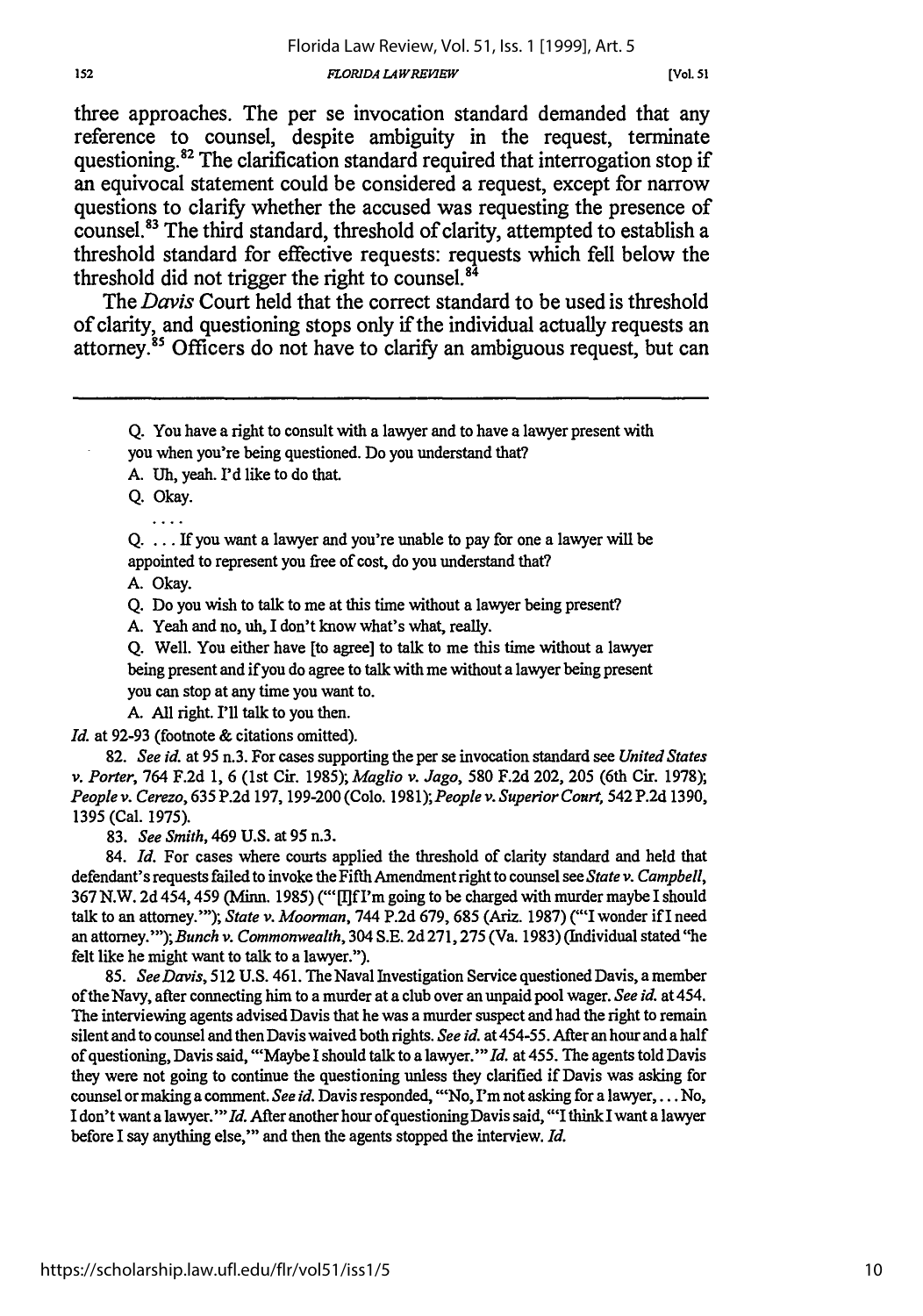#### *PROTECTIONFOR WOMENINPOLICEINTERROGATIONS*

153

ignore the individual's statement and continue the questioning.<sup>86</sup> The *Edwards* protection must be affirmatively invoked by a statement that a reasonable police officer in the circumstances would find to be an unambiguous request for counsel.<sup>87</sup>

The Court acknowledged that the threshold of clarity standard will be detrimental to suspects who want a lawyer present, but because of "fear, intimidation, lack of linguistic skills, or a variety of other reasons" will be unable to assert their desire for counsel clearly.<sup>88</sup> In spite of this, the Court reasoned that the threshold standard was needed to maintain the easy application of the *Edwards* rule since that ease would be lost if police officers had to stop questioning after an ambiguous counsel request.<sup>89</sup> According to the Court, a suspect's primary protection is the *Miranda* warnings<sup> $\delta$ 0</sup> and a voluntary, knowing waiver is enough to suggest that the suspect will talk to the police without a lawyer.<sup>91</sup>

The *Davis* decision disregards the Fifth Amendment rights of the timid and those who poorly express their request for counsel.<sup>32</sup> The *Miranda* purpose-alleviating the inherently coercive custodial interrogation atmosphere—is subverted.<sup>93</sup> Suspects who think they have asserted their right to counsel will see their requests ignored and may, perceiving further objections as futile, confess, regardless of their guilt, to end the confrontation. <sup>94</sup>

### IV. FLORIDA'S APPROACH

### *A. Clarifying Equivocal Requests:* Owen v. State

Since 1997, Florida police must end custodial questioning only if the suspect unequivocally invokes the right to remain silent or the right to

19991

- 90. *See id.* at 460.
- 91. *Seeid.* at461.

93. *See id.* at 471-73 (Souter, J., concurring in the judgment).

*94. See id.* at 472-73. (Souter, *3.,* concurring in the judgement) (citing Escobedo v. Illinois, 378 U.S. 478,481-86 (1964) (finding Escobedo's confession resulted from his "sense of dilemma" which escalated after his requests to talk to an attorney were denied)).

<sup>86.</sup> *See id.* at 461.

<sup>87.</sup> *See id.*

<sup>88.</sup> *Id.* at 460.

<sup>89.</sup> *Seeid.* at461.

<sup>92.</sup> *See id.* at 469-72 (Souter, **J.,** concurring in the judgement). Justice Souter, who was joined by three other justices, maintained that *Miranda* required the Court to adopt the clarification standard, which would give police officers a legal obligation to respond to ambiguous counsel requests with narrow questions designed to verify whether the suspect is asking for counsel. *See id.* at 476 (Souter, **J.,** concurring in the judgment).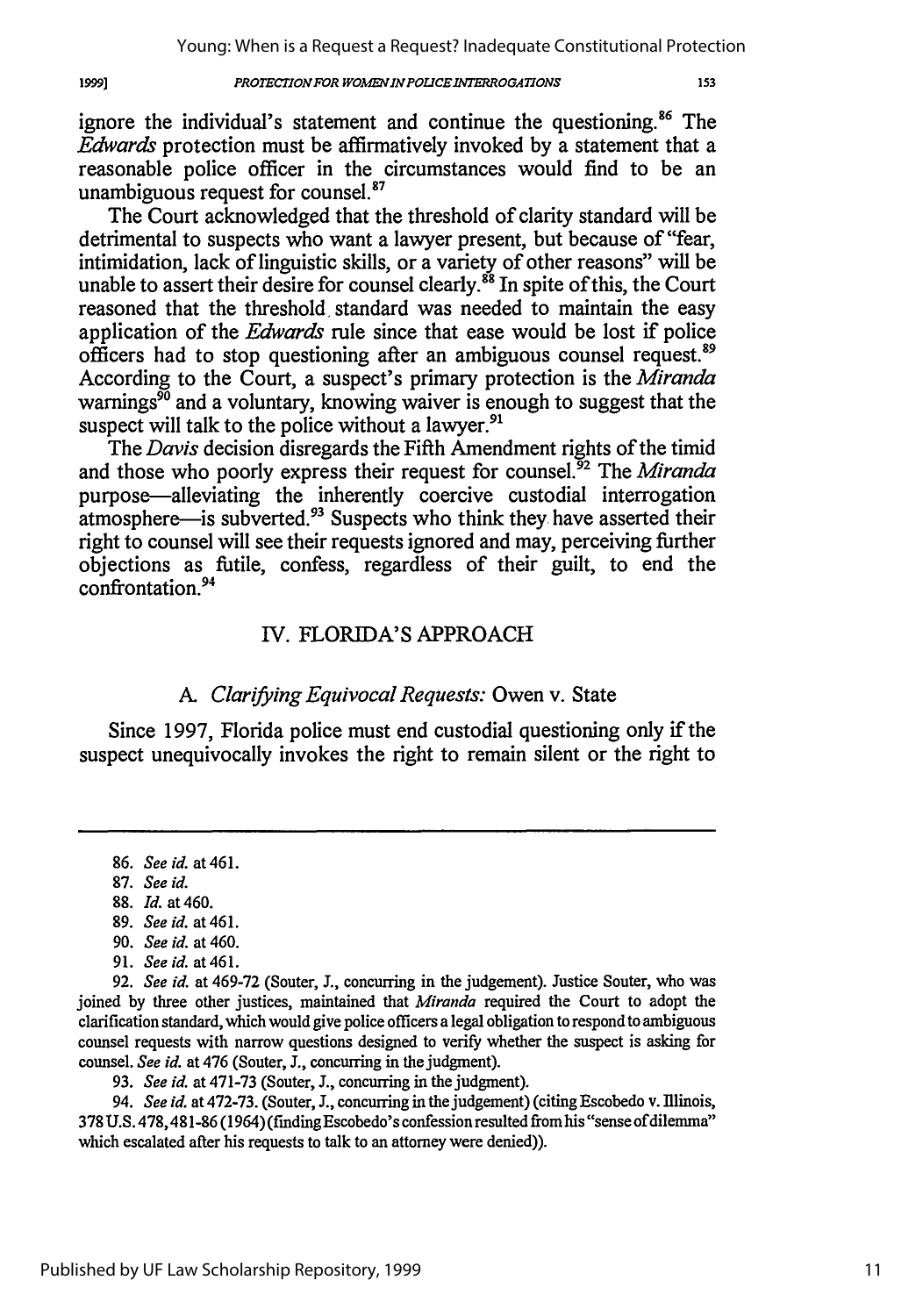[Vol. **51**

counsel.<sup>95</sup> The Supreme Court of Florida originally decided *Owen v. State*<sup>96</sup> in 1990. Police officers obtained confessions for burglary, sexual battery, and first degree murder from Owen during the interrogation.<sup>97</sup> The police officers persuaded Owen to confess by presenting their evidence and telling Owen that they already had enough proof to convict him.<sup>98</sup> During the interrogation, Owen replied to a question with "I'd rather not talk about it."'99 The police officers did not clarify whether Owen was invoking either his right to remain silent or requesting counsel, but instead continued urging Owen to respond.<sup>100</sup> In the process, the police officers disregarded another attempt Owen made to assert his rights-"I don't want to talk about it."<sup>101</sup> The Supreme Court of Florida reversed Owen's conviction finding "[t]he responses were, at the least, an equivocal invocation of *theMiranda* right to terminate questioning, which could only be clarified." $102$ 

### *B. The Change After* Davis: State v. Owen

### 1. The Majority Opinion

Before Owen's retrial, the Supreme Court of Florida reconsidered the case in light of *Davis v. United States*.<sup>103</sup> The court held that the threshold of clarity standard was sufficient to protect an individual's Fifth Amendment right and neither the federal nor the Florida Constitution required clarifying questions.<sup>104</sup> The court explained that past decisions were based on their understanding of the federal law, after *Edwards v. Arizona* but before *Davis,* which seemingly required police officers to end an interrogation or clarify a suspect's desire after an equivocal invocation *of Miranda* rights.'

Although *Davis* involved a suspect's request for counsel, the court applied the same rule to Owen's equivocal assertion of his right to remain silent.<sup>106</sup> The court reasoned that the *Davis* concern of creating a bright line rule that police could easily apply without unduly hampering their

**97.** *Seeid.* at209-10.

100. *See id.*

102. *Id.*

- 104. *See id.* at 720.
- 105. *See id.* at 717.
- 106. *See id.* at 717-18.

**<sup>95.</sup>** *See* State v. Owen, 696 So. 2d 715, **719** (Fla. 1997).

**<sup>96.</sup>** 560 So. 2d **207** (Fla. 1990).

**<sup>98.</sup>** *See id.* at 210.

**<sup>99.</sup>** *Id.* at211.

<sup>101.</sup> *Id.*

<sup>103.</sup> *See Owen,* 696 So. 2d at 717.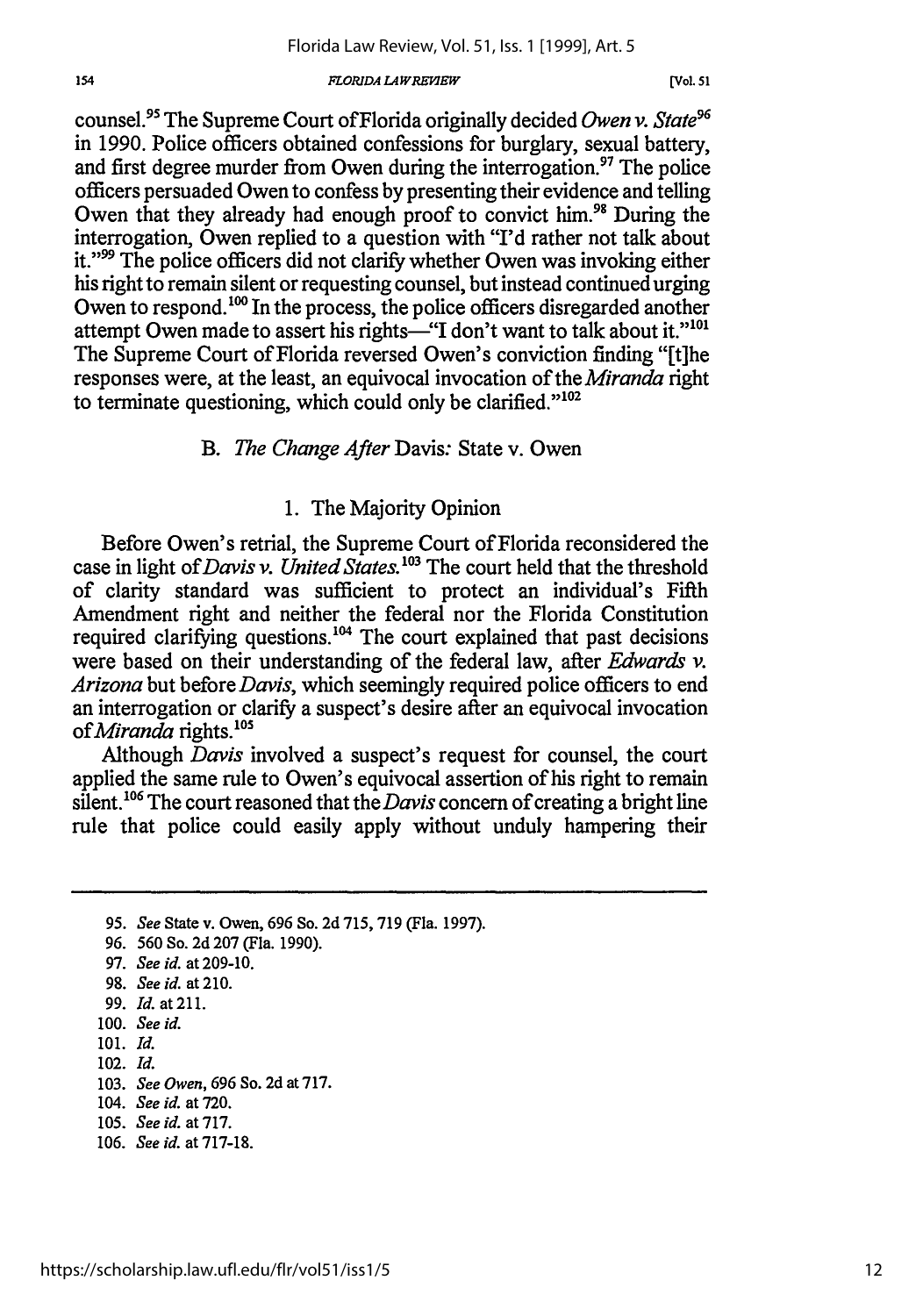### *PROTECTION FOR WOMEN IN POLICE INTERROGATIONS*

investigation applied in both contexts.<sup>107</sup> According to the court, the ease of application would be sacrificed if officers had to make judgment calls about whether a suspect invoked her Fifth Amendment rights.<sup>108</sup> If police are not certain of the suspect's intentions they are not required to stop the questioning or even ask questions to clarify the request because it "places too great an impediment upon society's interest in thwarting crime.<sup>"109</sup>

### 2. Justice Shaw's Concurrence

In a concurring opinion, Justice Shaw considered language differences, however, among ethnic communities rather than between the genders.<sup>116</sup> Justice Shaw emphasized the need to explain the meaning of "clearly invoke" to ensure the standard is not "used as a 'one glove fits all' criterion."<sup>111</sup> Florida courts should recognize the state's diverse population and use a "reasonable person" standard that accounts for ethnic background, the suspect's education, and English fluency.<sup>112</sup> All suspects cannot invoke their constitutional rights with the same degree of directness and clarity.<sup>113</sup>

### 3. Chief Justice Kogan's Dissent

Chief Justice Kogan criticized both Davis and the majority for placing a hurdle—the "demand of heightened linguistic care"—in front of criminal suspects, the group least able to surmount it.<sup>114</sup> Rather than being a brightline rule as the majority claimed, the threshold of clarity standard requires police officers to judge when a suspect's invocation is clear.<sup>115</sup> The court failed in balancing the accused's Fifth Amendment rights with law enforcement interests in thwarting crime because the threshold of clarity standard benefits law enforcement while discriminating against the accused.<sup>116</sup> Chief Justice Kogan disapproved of the standard because suspects who are unable to assert themselves clearly because of "physical condition, level of intimidation, level of fear, or lack of linguistic ability" will lose the *Miranda* protection.<sup>117</sup> Since the Florida Constitution gives the

109. *Id.*

19991

- 112. *Id.* (Shaw, J., concurring).
- 113. *See id.* (Shaw, **J.,** concurring).

114. *Id.* at 724 (Kogan, **C. J.,** dissenting) (quoting *Davis,* 512 U.S. at 469-70 (Souter, **J.,** concurring in the judgment)).

- 115. *See id.* at 723 (Kogan, **C. J.,** dissenting).
- 116. *See id.* at 724 (Kogan, C. **J.,** dissenting).
- 117. *Id.* at 723 (Kogan, C. J., dissenting).

Published by UF Law Scholarship Repository, 1999

155

<sup>107.</sup> *See id.* at 718.

<sup>108.</sup> *See id.* at 719.

<sup>110.</sup> *See id.* at 721-22 (Shaw, J., concurring).

<sup>111.</sup> *Id.* at 722 (Shaw, J., concurring).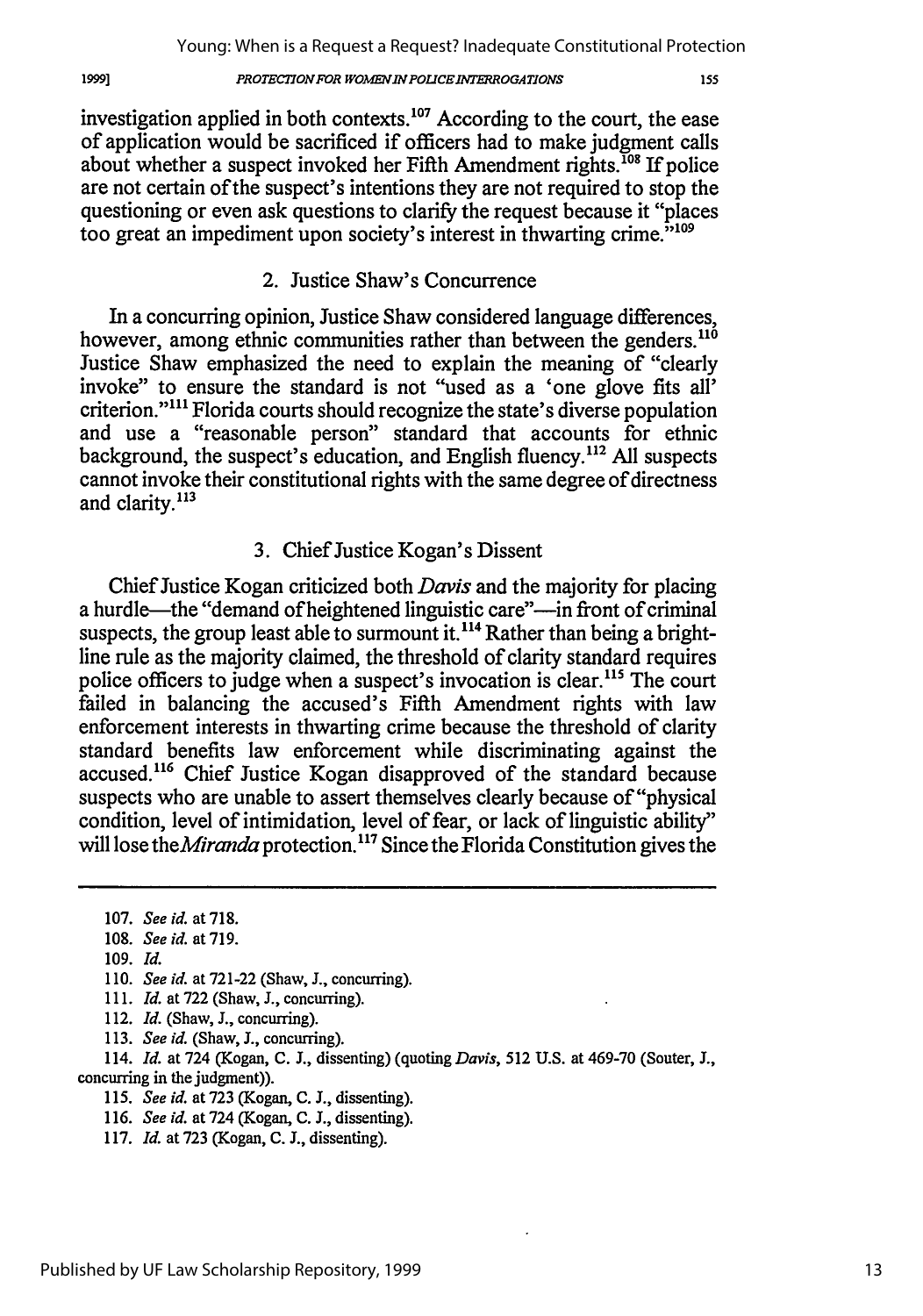#### *FLORIDA LAWREWEW*

court the authority to vary from federal law, Justice Kogan would have reaffirmed *Owen* despite the *Davis* decision.<sup>118</sup> The Florida Constitution allows the court, even if the United States Constitution does not, to continue their prior approach and hold that "clarification" is the correct standard.<sup>119</sup>

### *C. The Florida Constitution*

Before *State v. Owen,* courts found that the Florida Constitution would not allow officers to ignore a suspect's equivocal request for counsel or to remain silent. 20 In *Kipp v. State,* now overruled pursuant to the *Owen* decision,<sup>121</sup> the Second District Court of Appeal held that the Florida Constitution required officers to end questioning, except to clarify the suspect's wishes, after an equivocal invocation of the right to remain silent.<sup>122</sup> Article I, section 9 of the Florida Constitution is comparable to the United States Constitution's Fifth Amendment right against selfincrimination. Article I, section 9 provides that "[n]o person shall... be compelled in any criminal matter to be a witness against himself." $123$  The Fifth District Court of Appeal held in *Deck v. State* that under the Florida Constitution, as interpreted by the Supreme Court of Florida in *Traylor v. State,24* individuals who ambiguously invoke their right to remain silent receive the same protection as those who make direct requests.'<sup>25</sup>

The *Traylor* court found that section 9 required interrogation to immediately stop if a suspect "indicates in any manner" that she does not want to be questioned.<sup>126</sup> In *Owen*, the Supreme Court of Florida reexamined the *Traylor* decision and explained that it "added nothing to federal law" and was not intended to decide appropriate police responses to ambiguous requests.<sup>127</sup> The "in any manner" language meant only that there was no magic formula for invoking the right to remain silent.<sup>128</sup> The court did reaffirm that the Florida Constitution has primacy over the federal constitution, which establishes only the minimum constitutional protection

- 118. *See id.* at 725 (Kogan, C. J., dissenting).
- *119. See id.* (Kogan, C. **J.,** dissenting).

- 121. *SeeKipp* v. State, 703 So. 2d 1121, 1121 (Fla. 2dDCA 1997).
- 122. *See Kipp,* 668 So. 2d at 215.
- 123. FLA. CONsT. art. I, § **9.**
- 124. 596 So. 2d 957 (Fla. 1992).

125. *See Deck,* 653 So. 2d at 436-37. Mr. Deck's statement to the Agent during the interrogation was, "'I can't talk about it anymore."' *Id.* at 436. The Agent did not inquire as to whether Mr. Deck was asserting his right to remain silent. *See id.*

- 126. *Traylor,* 596 So. 2d at 966.
- 127. *Owen,* 696 So. 2d at 719.
- 128. *See id.*

<sup>120.</sup> *See* Kipp v. State, 668 So. 2d 214 (Fla. 2d DCA 1996); Deck v. State, 653 So. 2d 435 (Fla. 5th DCA 1995).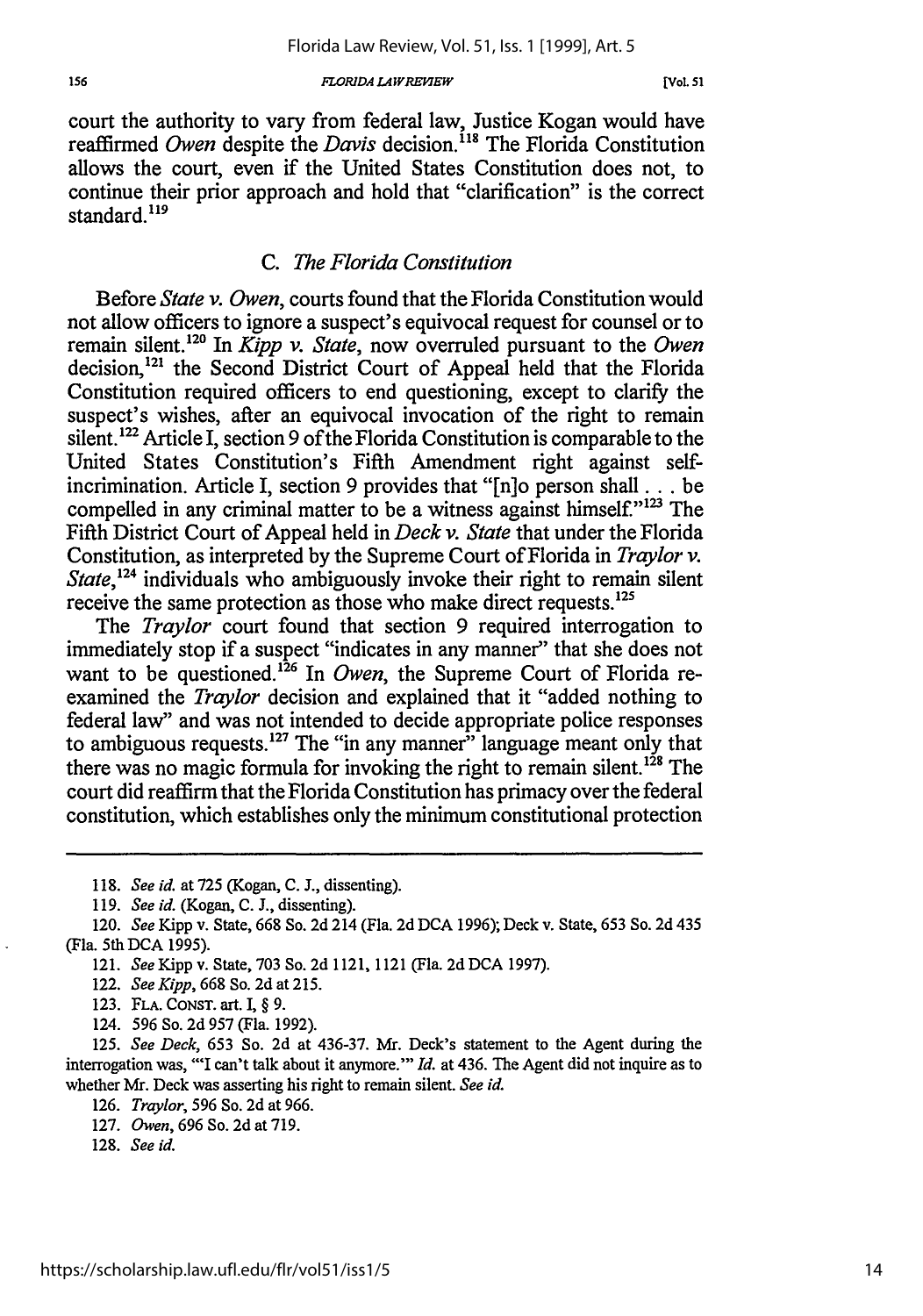19991

#### *PROTECTION FOR WOMENINPOUCEINTRROGATIONS*

157

required.129 Therefore, the court was free to hold that the Florida Constitution mandated a higher standard than threshold of clarity.

### V. THE NEED FOR FEMINIST LEGAL METHODS

### *A. Gender Bias in the Criminal Justice System*

The Florida Supreme Court Gender Bias Study Commission found gender bias in nearly every aspect of the Florida legal system.130 Gender differences in confession rates is a relatively unexplored area of **law,13 '** and the legal community is not addressing the discriminatory effect the threshold of clarity doctrine has on women. Not only does the standard make it more likely that women will confess, but convictions may have harsher consequences for women. The justice system usually punishes women more severely than men who commit the same crime.<sup>132</sup> The different treatment results from a lack of facilities which causes minimum security offenders to serve their time at facilities designed for maximum security prisoners; the "shortage of rehabilitation programs for women[;]" and less crowded women's facilities which makes women more likely to serve full sentences.<sup>133</sup>

While there are no American studies which examine the role of gender in police interrogations,<sup>134</sup> one limited analysis found a trend indicating that women were more likely to confess. **13'** The lack of studies results from the legal community using traditional "masculine" jurisprudence rather than feminist jurisprudence. Legal theory does not reflect women's values or lives "because legal theory.., is about actual, real life, enacted, legislated, adjudicated law, and women have, from law's inception, lacked the power to make law protect, value, or seriously regard our experience."136 Traditional jurisprudence ignores women because our laws, which are

<sup>129.</sup> See id.

<sup>130.</sup> Robert Craig Waters, *GenderBias in Florida'sJustice System,* **FLA.** B.J., May 1990, at 10.

<sup>131.</sup> *See* Paul **G.** Cassell & Bret S. *Hayman,Police Interrogation in the 1990s: An Empirical Study of the* Effects *ofMiranda,* 43 UCLA L. REv. 839, 899 (1996).

<sup>132.</sup> See Waters, *supra* note 130, at 12.

<sup>133.</sup> *Id.*

<sup>134.</sup> *See* Cassell & Hayman, *supra* note 131, at 899. One British study found that during police interrogations men were over three times as likely as women to "exercise silence." *Id.* at 899 n.285. However, the small sample size meant the results were not statistically significant. *See id.*

*<sup>135.</sup>* See *id.* at 899-900. Since the sample consisted of a small number of women, the results were statistically insignificant. See *id.* at 900.

<sup>136.</sup> Robin *WestJurisprudence andGender [19881, in* FEMINISTLEGALTHEORY, *supra* note 18, at 201, 231.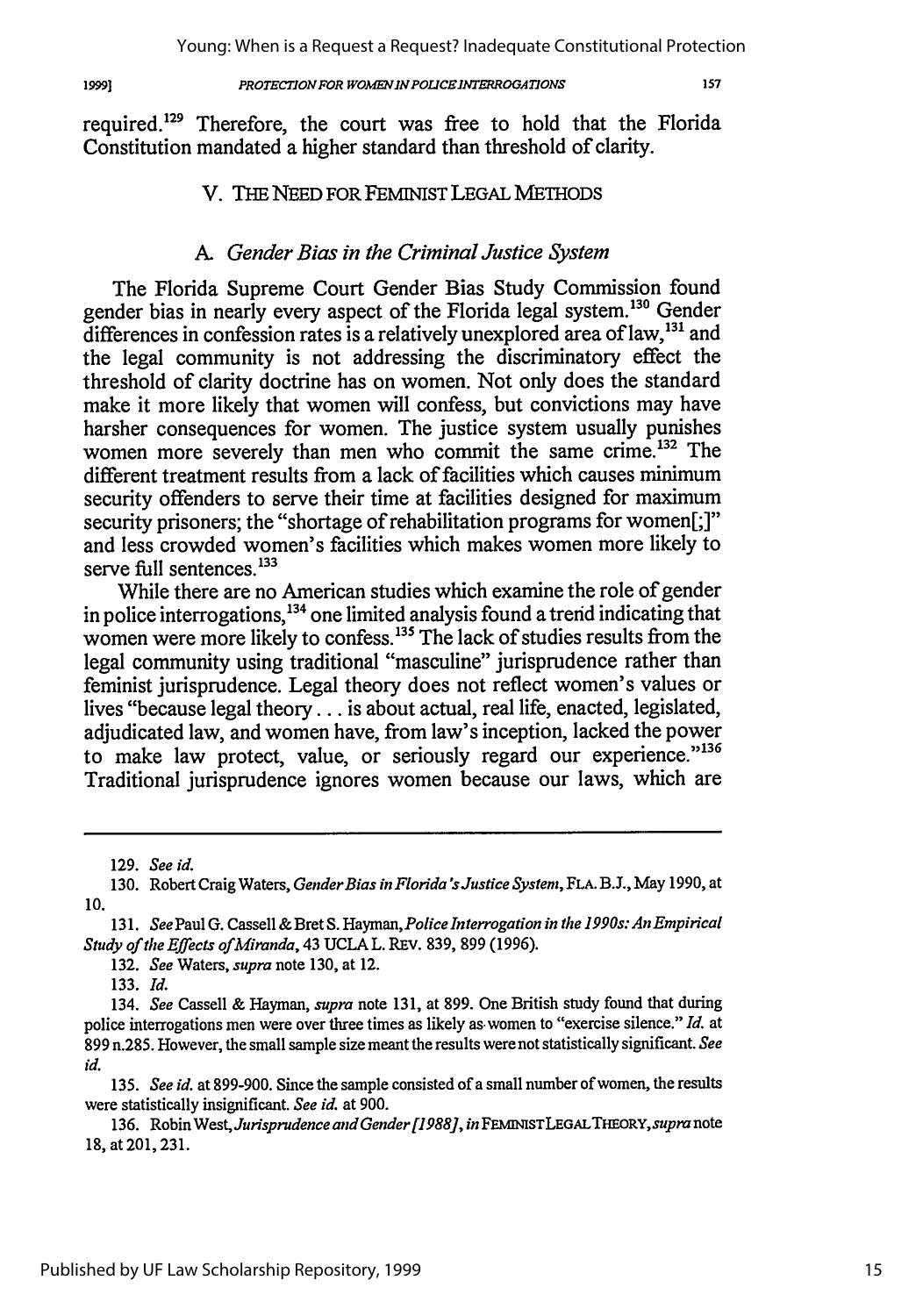written by men, are intended to protect men.<sup>137</sup> Feminist legal theory attempts to uncover male norms which are incorporated into the **law. 131** Before legal doctrines can be shaped to fit men's and women's lives, lawmakers must take women's lives seriously and stop presupposing that traditional male life patterns and characteristics apply to all people.<sup>139</sup>

### *B. The Woman Question*

Feminist legal methods are used to critically analyze the law and reveal aspects of an issue that the traditional approaches overlook.<sup>140</sup> The method attempts to rectify women's "outsider" status in society **by** creating alternative legal conventions that take women's experiences and needs into account.<sup>141</sup> The importance that the courts have placed on establishing a fixed rule for invoking the *Edwards* protection<sup>142</sup> reflects the emphasis traditional legal methods place on certainty and predictability.<sup>143</sup>

One feminist legal method tool asks "the woman question," which reveals gender implications of rules that appear neutral.<sup>144</sup> The woman question asks whether legal doctrines consider women, how legal standards disadvantage women, and how to correct the omission.<sup>145</sup> The tool analyzes issues beyond the face of a law in order to expose the law's effect and then recommends rules that do not overlook and oppress women. <sup>146</sup>**A**

140. *See* Bartlett, *supra* note 11, at 829.

141. *Id.* at 831.

143. *See* Bartlett, *supra* note 11, at **832.**

146. *See id.* at 843. Women used the woman question to challenge the Supreme Court's ruling on California's state employee disability plan which singled out pregnancy as virtually the only medical condition not covered. *See id.* at 841. The Supreme Court ignored the connection between gender and pregnancy, claiming the "program divides potential recipients into two groups-pregnant women and nonpregnant persons." *Id.* (quoting Geduldig v. Aiello, 417 U.S. 484,497 n.20 (1974)). The first group is comprised of only women; however, "the second includes members of both sexes." *Id.* (quoting *Geduldig,417U.S.* at497 n.20). The exclusion of"pregnant persons" was not sex discrimination because both sexes are in the "nonpregnant persons" group who receive benefits. *See id.*

Women made Congress acknowledge the connection between gender and pregnancy in The Pregnancy Discrimination Act by asking "woman questions" including: "Do exclusions based on pregnancy disadvantage women?... What are the reasons for \*singling out pregnancy for exclusion?... Are other disabilities costly? **...** Are other covered disabilities voluntary?... Are

<sup>137.</sup> *See id.*

<sup>138.</sup> *See* Ainsworth, *supra* note 7, at 316 n.310.

<sup>139.</sup> *See* Joan **C.** Williams, *Deconstructing Gender,* (1989) *in* **FEMINIST LEGAL THEORY,** *supra* note 18, at 95, 106 (offering a challenge to the "desirability of men's traditional life patterns").

<sup>142.</sup> *See* Davis v. United States, 512 U.S. 452, 461 (1994); State v. Owen, 696 So. 2d 715, 718 (Fla. 1997).

<sup>144.</sup> Id. at 837.

<sup>145.</sup> *See id.*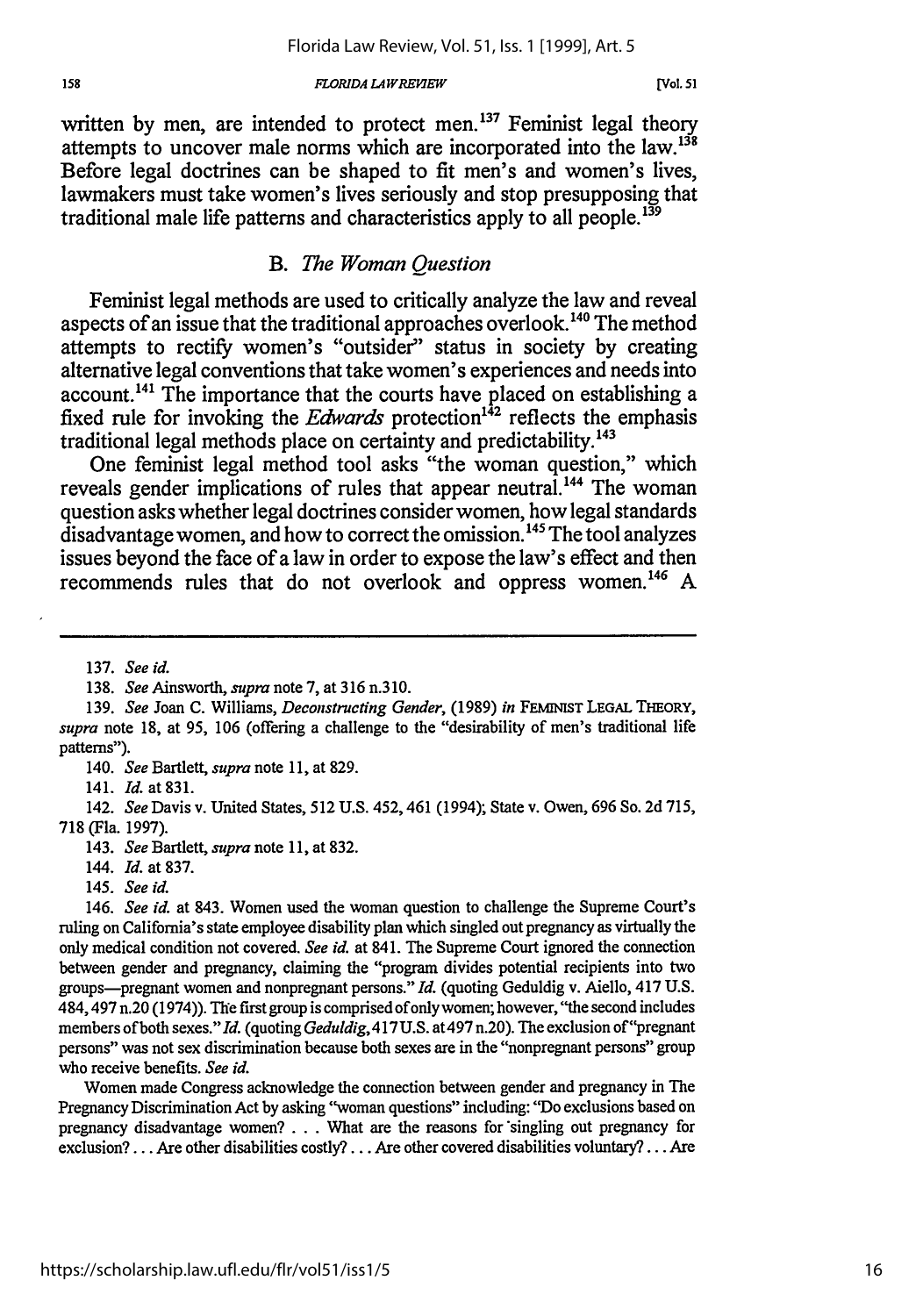1999]

### *PROTECTION FOR WOMEN IN POLICE INTERROGATIONS*

159

systematic method is needed because without conscious effort, lawmakers will be unable to recognize and combat an oppression they have not experienced.<sup>147</sup>

### *C. Recommendation-Per Se Invocation*

The Supreme Court of Florida failed to consider the effect that the threshold of clarity standard has on women. Justice Shaw's analysis moves in the right direction, but language differences extend beyond the obvious ethnic dialects. The court chose the threshold of clarity standard because other standards placed too great of a hindrance on law enforcement's criminal investigations;<sup>148</sup> however, the court overlooked the threshold of clarity's great burden on individual constitutional rights. It is not enough to use a reasonable person standard, as Justice Shaw suggests, in deciding whether an invocation is clear because that only guides the courts, not the police officers who are making the decision daily. The per se standard provides a better balance between individual liberties and state law enforcement interests.

Per se invocation construes all ambiguous statements, from which a request for counsel or to remain silent can be reasonably inferred, as effective invocations of Fifth Amendment rights.<sup>149</sup> Applying the per se invocation standard, courts would give legal effect to requests using hedges or modal verbs like "maybe," "I think," or "could."<sup>150</sup> The standard also acknowledges requests phrased as tag questions, interrogatives used as polite imperatives, and declarations with rising intonations as effective invocations.<sup>151</sup> Threshold of clarity allows police to ignore all these  $152$  forms.<sup>152</sup>

The *Miranda* and *Traylor* "in any manner" language supports this standard and implies that officers should not have a lot of discretion in the invocation decision. The threshold of clarity standard allows officers to guess whether the suspect wants an attorney and if she has articulated clearly enough to require one, which results in "difficult judgment calls."<sup>153</sup> Many doubt whether officers will value an individual's constitutional rights if it will frustrate their investigation.<sup>154</sup> Without the per se standard, officers

- 148. *See* State v. Owen, 696 So. 2d **715, 719** (Fla. 1997).
- 149. *See* Ainsworth, *supra* note **7,** at 306.

there other reasons for treating pregnancy differently?" *Id.*

<sup>147.</sup> *See id.* at 846-47 (explaining that the "method" forces a "decision-maker" to pay "special attention" to historically overlooked interests and concerns).

<sup>150.</sup> *Id.* at 306-07.

**<sup>151&</sup>quot;** *See id.* at **307.**

**<sup>152.</sup>** *See id.* at 304.

**<sup>153.</sup>** Davis v. United States, **512 U.S.** 452,474 (1994).

<sup>154.</sup> *See* Ainsworth, *supra* note **7,** at 311.